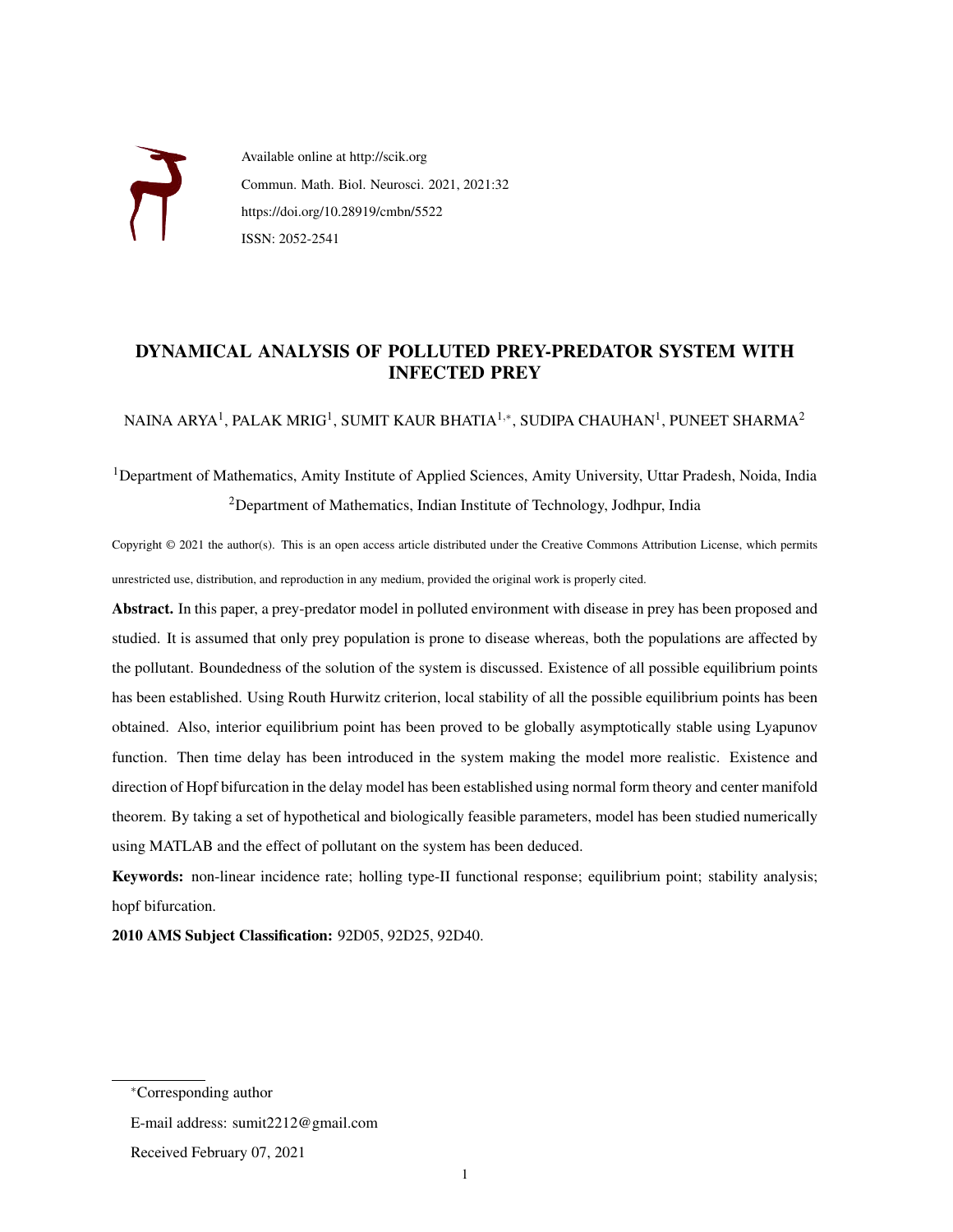## 1. INTRODUCTION

The relation between the predators and their prey is the building block of ecosystems. Due to its widespread existence and importance, this dynamic relation has always been an important topic of study in ecology as well as mathematical ecology. When a number of prey-predator interactions take place in the environment at different trophic levels, food chains and eventually food webs are formed. There are many factors that influence these food webs such as climate, natural disaster, other food chains etc., due to which species evolve and disperse in order to seek resources for their survival and existence in the ecosystem. So, populations continuously move away from one state to the other state.

There has been huge growth in industry, agriculture etc. which has taken the comfort of mankind to the next level. All these developments including urbanization has helped people attaining a better lifestyle. The byproducts of the processes are not just the products and services that we purchase from the market, but also the waste products that are eliminated into the environment. This waste is sometimes treated and is less harmful for the environment or sometimes untreated, consumption of which by the organisms could be lethal. The different forms of waste could be organic, inorganic, radioactive etc. In case of radioactive, organisms may suffer from harmful diseases, birth defects or even gene mutation.

The incubation period is defined as the time period between exposure to an infection and appearance of the first symptom. There are very less mechanisms in this world that are instantaneous. For example, human body already contains cancer genes. The symptoms start occurring only when those genes are exposed to the trigger. So, there is a time lag or delay which is termed as the incubation period, after which the effect of infection could be seen. When we consider delay while defining certain mechanism, it becomes more appropriate according to the real life environment, making any study more reasonable. In recent decades many investigators have proposed and analyzed mathematical models to study the effects of toxicants on biological species.

In [14], it is assumed that the toxicant affects both prey and predator population where the infected prey is more vulnerable to be affected by toxicant and predation as compared to the susceptible prey population. In [15], the effect of only disease and the effect of disease as well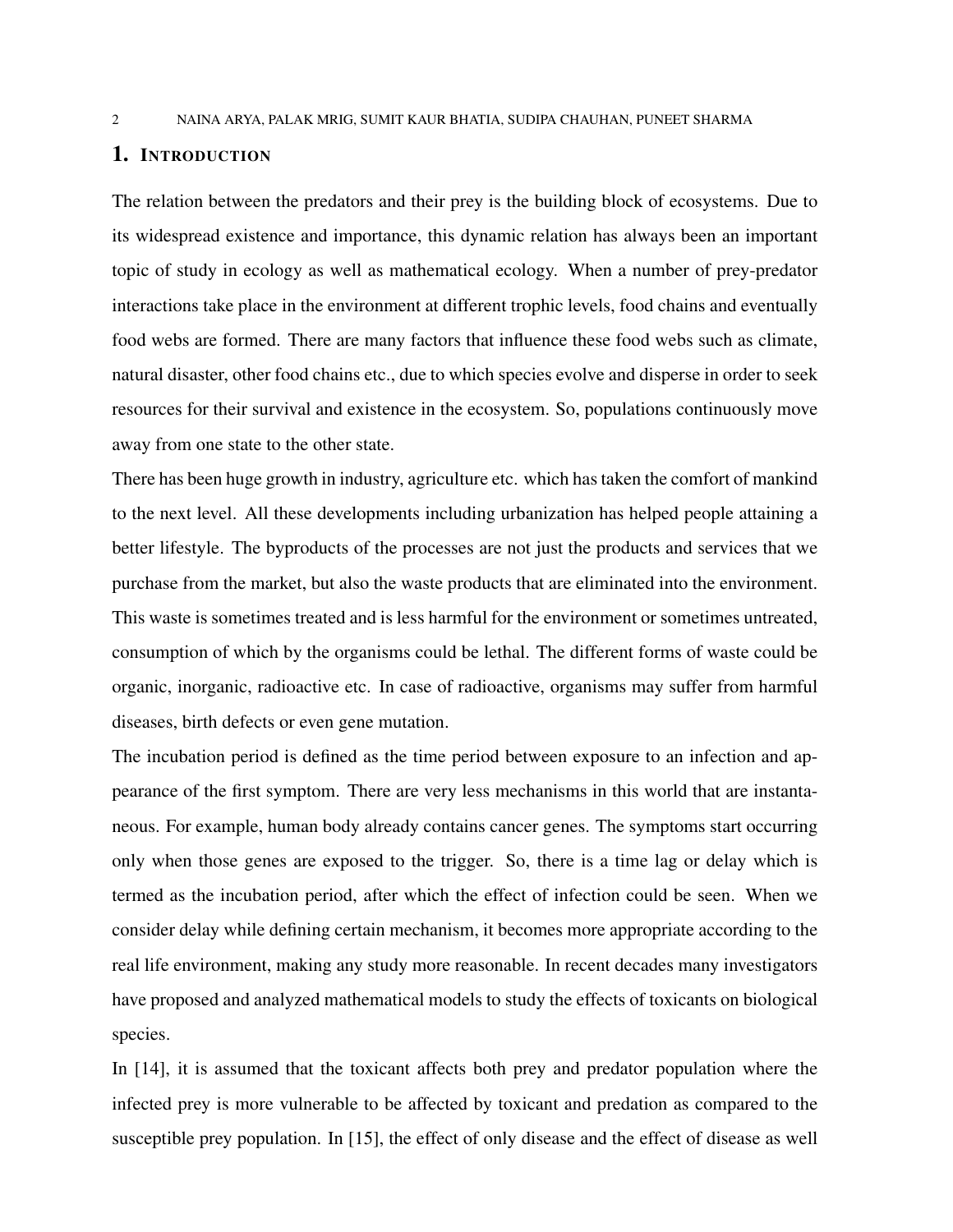as toxicant on a plant population has been studied. The problem of ratio-dependent predatorprey model has been studied in [10]. In [9], a prey-predator model has been discussed where prey has logistic growth and the model is modified to include parasitic infection in prey where the infected prey becomes more vulnerable to predation. Four modifications of a predator prey model are developed and analyzed in [11] including parasite infection. In [13], authors have shown that the exposure to the pollutants can lead to immunosuppression and increased disease susceptibility in juvenile salmon. [4] determines the direction of the Hopf bifurcation about the equilibrium using center manifold theorem. Also, a settled modelling approach was proposed to the problem of investigating the effects of a pollutant on an ecological system in [5, 6, 7, 8]. Delay differential equations are widely used in epidemiology and problems related to delay have been studied by various authors [2, 3]. A prey-predator model with harvesting and diseased prey, in absence and presence of time delay has been analysed in [16]. [1] talks about the transmission and control of epidemics, where time delay is associated with the infected species. The chaotic dynamics induced by a disease in an eco-epidemiological prey-predator model with diseased prey and weak Allee in predator has been studied in [12].

Keeping in view the above discussion, in this paper, we have proposed a prey-predator system with combined effect of disease and pollutant in section 2. In our model, we have incorporated disease and pollutant and studied its effect on prey-predator dynamics. After formulating the model, dynamical behavior of the system has been studied in section 3, in which existence of all possible equilibrium point has been obtained and stability, local and global, of the system has been analyzed. Dynamical analysis of the system with time delay has been done in section 4. Section 5 deals with the numerical simulations where a set of hypothetical and biologically feasible parameters has been considered and effect of pollutant on the system has been deduced. In section 6, the results obtained theoretically and numerically have been discussed.

### 2. MATHEMATICAL MODEL

The prey-predator model under the effect of pollutant is considered. The prey population, which is susceptible and infected is denoted by  $S(t)$  and  $I(t)$  respectively and the predator is denoted by  $P(t)$ . Also,  $C(t)$  is the environmental concentration of the pollutant and  $U(t)$  is the concentration of the pollutant in the organisms. The assumptions adopted are: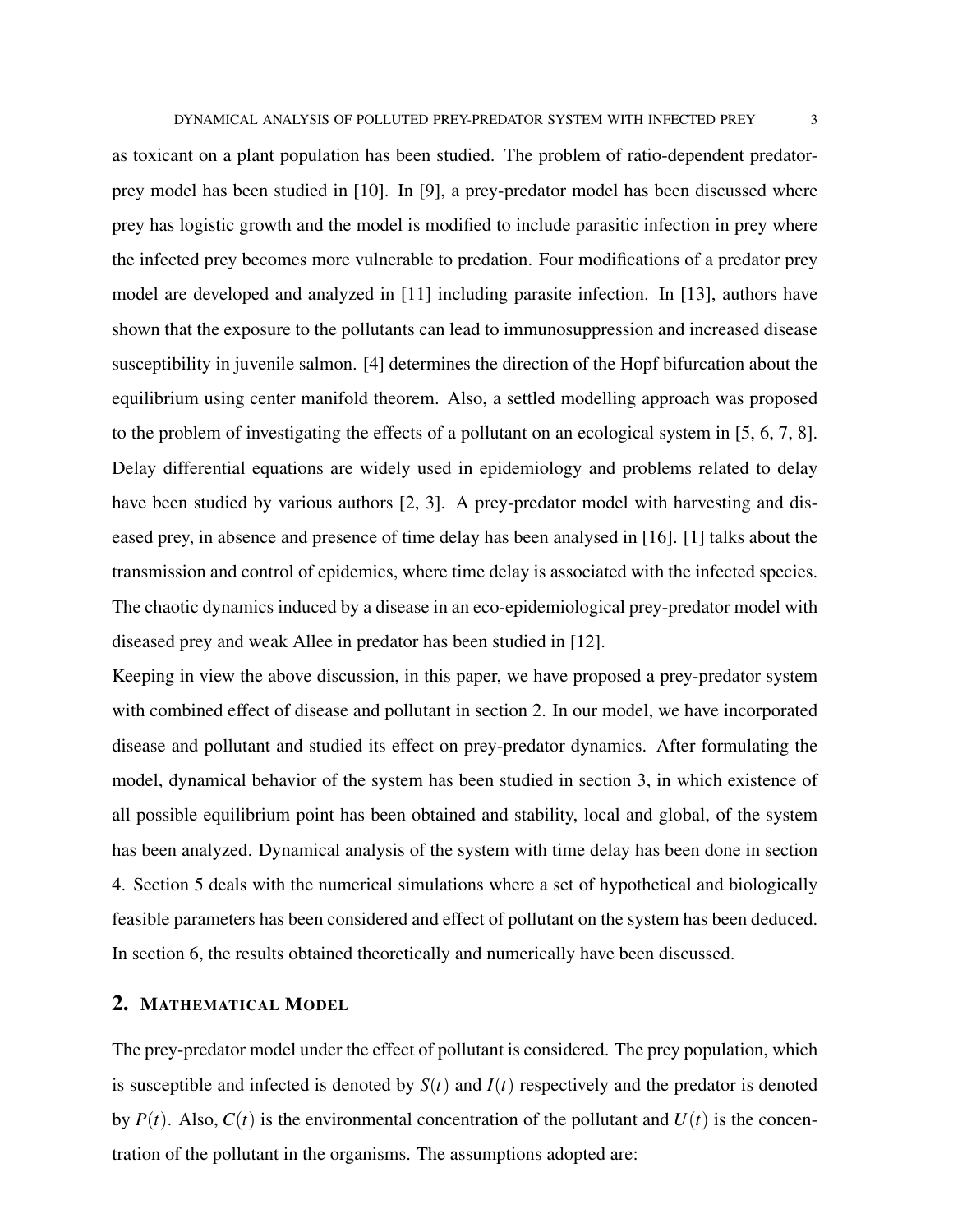1. The reproduction in susceptible prey takes place according to constant growth rate. The transmission of disease from infected to susceptible prey takes place by contact. This transmission occurs according to non linear incidence rate of the form  $\frac{\lambda SI}{1+I}$ , where  $\lambda SI$  is the infection force of disease and  $\frac{1}{1+l}$  measures the effect of inhibition from the susceptible prey. This inhibition effect occurs due to behavioral change of susceptible population that includes increase in number or crowding effect of infected prey.

2. The predators attack the susceptible and infected individuals with different rates. The consumption of susceptible prey is according to  $\frac{\alpha_1 S}{\beta + S + mI}$  and infected prey is according to  $\frac{\alpha_2 I}{\beta + S + mI}$ , which are known as modified Holling type-II functional response.

3. Food and the environment both are the sources of pollutant uptake by the populations. The loss of pollutant from the organisms takes place due to metabolic processing and other causes. If *q* is the constant exogenous input rate of the pollutant into the environment,  $C(t)$  is the environmental concentration of the pollutant and the natural loss rate of pollutant from environment can be due to biological transformation, hydrolysis, vitalization, microbial degradation, including other processes then the model proposed is as follows:

(1) 
$$
\frac{dS}{dt} = \Lambda - \frac{\lambda SI}{1+I} - \frac{\alpha_1 SP}{\beta + S + ml} - r_1 US - d_1 S
$$

(2) 
$$
\frac{dI}{dt} = \frac{\lambda SI}{1+I} - \frac{\alpha_2 IP}{\beta + S + ml} - r_2 UI - d_2I
$$

(3) 
$$
\frac{dP}{dt} = \frac{(e\alpha_1S + e\alpha_2I)P}{\beta + S + mI} - r_3UP - d_3P
$$

$$
\frac{dC}{dt} = -hC + q
$$

(5) 
$$
\frac{dU}{dt} = a_1 C + \frac{dn\phi}{a_1} - (l_1 + l_2)U
$$

Since we know from (4) and (5) that lim sup *t*→∞  $C(t) \leq C^*$  and lim sup *t*→∞  $U(t) \le U^*$ , thus, using the corollary 1 in [7] in the model we get the limiting system as follows:

(6) 
$$
\frac{dS}{dt} = \Lambda - \frac{\lambda SI}{1+I} - \frac{\alpha_1 SP}{\beta + S + ml} - r_1 U^* S - d_1 S
$$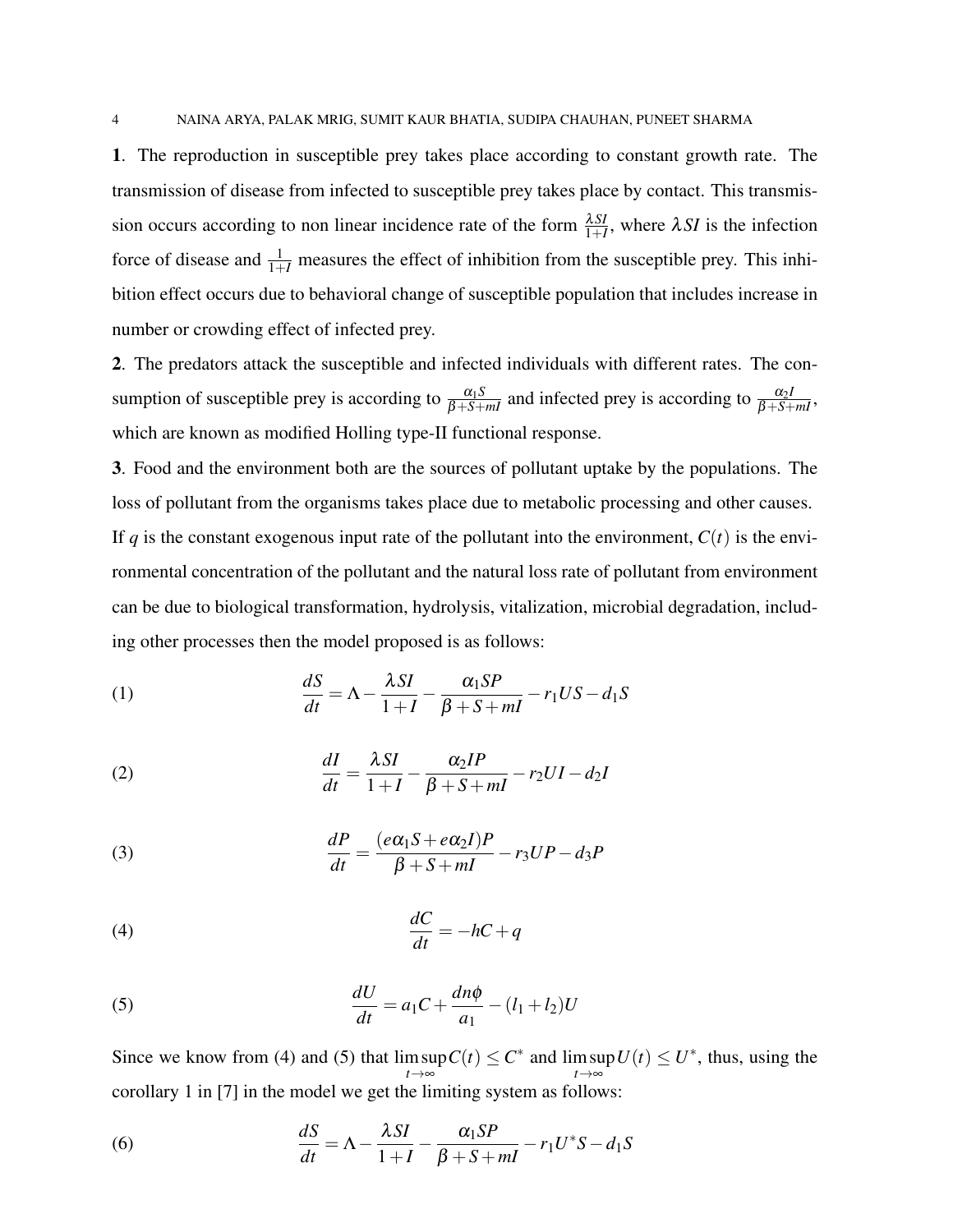(7) 
$$
\frac{dI}{dt} = \frac{\lambda SI}{1+I} - \frac{\alpha_2 IP}{\beta + S + ml} - r_2 U^* I - d_2 I
$$

(8) 
$$
\frac{dP}{dt} = \frac{(e\alpha_1S + e\alpha_2I)P}{\beta + S + mI} - r_3U^*P - d_3P
$$

All the parameters in the above defined systems are assumed to have positive values and are described as follows:

| <b>Parameter</b> | <b>Description</b>       | <b>Parameter</b> | <b>Description</b>                          |  |
|------------------|--------------------------|------------------|---------------------------------------------|--|
| $\Lambda$        | growth rate constant     | n                | concentration of pollutant in resource      |  |
| $\alpha_1$       | predation rate of S      | $\alpha_2$       | predation rate of I                         |  |
| $\beta$          | half saturation constant | $\phi$           | average rate of food intake per             |  |
|                  |                          |                  | unit mass organism                          |  |
| $e\alpha_1$      | conversion rate of S     | $d_2$            | rate at which predator population           |  |
|                  |                          |                  | is decreasing due to pollutant              |  |
| $d_1$            | natural death rate of S  | $r_3$            | loss rate of pollutant from the environment |  |
| $d_3$            | natural death rate of P  | $r_1$            | rate at which susceptible population        |  |
|                  |                          |                  | is decreasing due to pollutant              |  |
| $\boldsymbol{h}$ | natural death rate of I  | r <sub>2</sub>   | rate at which infected                      |  |
|                  |                          |                  | population is decreasing due to pollutant   |  |
| $e\alpha_2$      | conversion rate of I     | $a_1$            | environmental pollutant uptake              |  |
|                  |                          |                  | rate per unit mass organism                 |  |
| $\lambda$        | infected rate            | $\overline{d}$   | uptake rate of pollutant in                 |  |
|                  |                          |                  | food per unit mass organism                 |  |
| $\mathfrak{m}$   | predator's favorite rate | $l_1, l_2$       | organismal net ingestion and                |  |
|                  |                          |                  | depuration rates of pollutant respectively  |  |

TABLE 1. Description of the parameters

Since any infection takes time to get incubated into the organism, so we consider the system defined by equations (6)-(8) with time delay, which is more appropriate according to real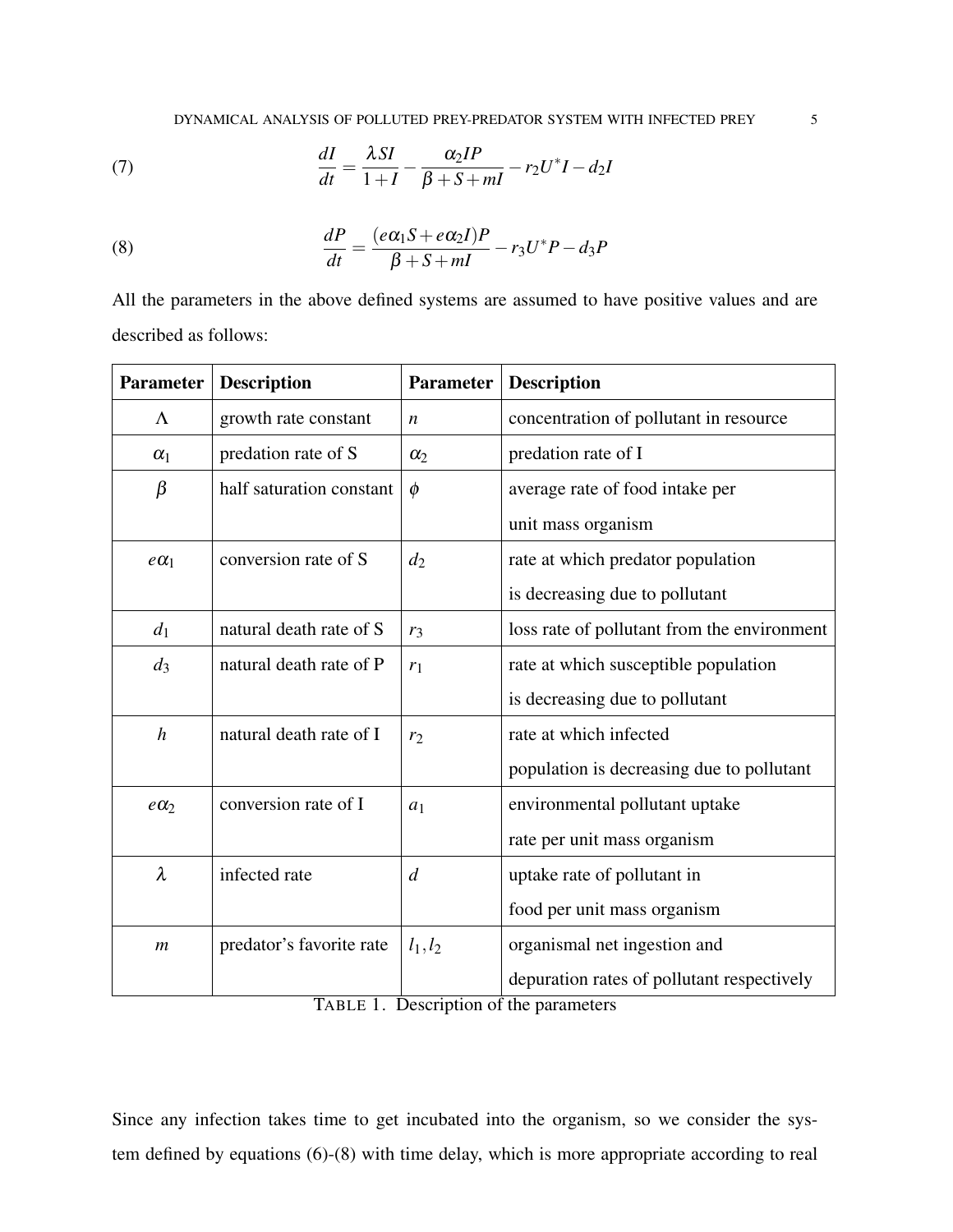environment. Therefore, the system becomes:

(9) 
$$
\frac{dS}{dt} = \Lambda - \frac{\lambda SI}{1+I} - \frac{\alpha_1 SP}{\beta + S + ml} - r_1 U^* S - d_1 S
$$

(10) 
$$
\frac{dI}{dt} = \frac{\lambda S(t-\tau)I(t-\tau)}{1+I(t-\tau)} - \frac{\alpha_2 IP}{\beta + S + ml} - r_2 U^* I - d_2 I
$$

(11) 
$$
\frac{dP}{dt} = \frac{(e\alpha_1S + e\alpha_2I)P}{\beta + S + mI} - r_3U^*P - d_3P
$$

where,  $\tau \geq 0$  is the time interval for the infection to get incubated into the prey species. Also,

$$
S(\theta) = \psi_1(\theta), I(\theta) = \psi_2(\theta), P(\theta) = \psi_3(\theta),
$$
  

$$
\psi_i(\theta) \ge 0, \psi_i(0) > 0, i = 1, 2, 3, -\tau \le \theta \le 0
$$

where  $\psi(\theta) = (\psi_1(\theta), \psi_2(\theta), \psi_3(\theta)) \in C([-\tau, 0], \mathbb{R}^3_+)$ , the Banach space of continuous functions mapping the interval  $[-\tau, 0]$  into  $\mathbb{R}^3_+$ .

2.1. Basic Properties of the Model. The density of population cannot be negative, so the state space of the system is  $\mathbb{R}^3_+ = \{(S, I, P) \in \mathbb{R}^3 : S \ge 0, I \ge 0, P \ge 0\}$ . To support the positivity and boundedness of the system, we start with lemmas given below:

**Lemma 1:** All the solutions of the system defined by equations (6)-(8) are positive  $\forall t \ge 0$ . **Proof:** Let  $(S(t), I(t), P(t))$  be any solution of the system defined by equations (6)-(8). We assume that there exists a solution of the system that is at least not positive. Following cases arise:

**Case 1**  $\exists$  *t*<sup>\*</sup> such that

$$
S(0) > 0, S(t^*) = 0, S'(t^*) < 0, I(t) > 0, P(t) > 0, 0 \le t < t^*
$$

Case 2 ∃ *t*ˆsuch that

$$
I(0) > 0, I(\hat{t}) = 0, I'(\hat{t}) < 0, S(t) > 0, P(t) > 0, 0 \le t < \hat{t}
$$

**Case 3**  $\exists$   $\tilde{t}$  such that

$$
P(0) > 0, P(\tilde{t}) = 0, P'(\tilde{t}) < 0, S(t) > 0, I(t) > 0, 0 \le t < \tilde{t}
$$

If case 1 holds then  $S'(t^*) = \Lambda > 0$ , that contradicts with  $S'(t^*) < 0$ .

If case 2 holds then  $I'(\hat{t}) = 0$ , that contradicts with  $I'(\hat{t}) < 0$ .

If case 3 holds then  $P'(\tilde{t}) = 0$ , that contradicts with  $P'(\tilde{t}) < 0$ .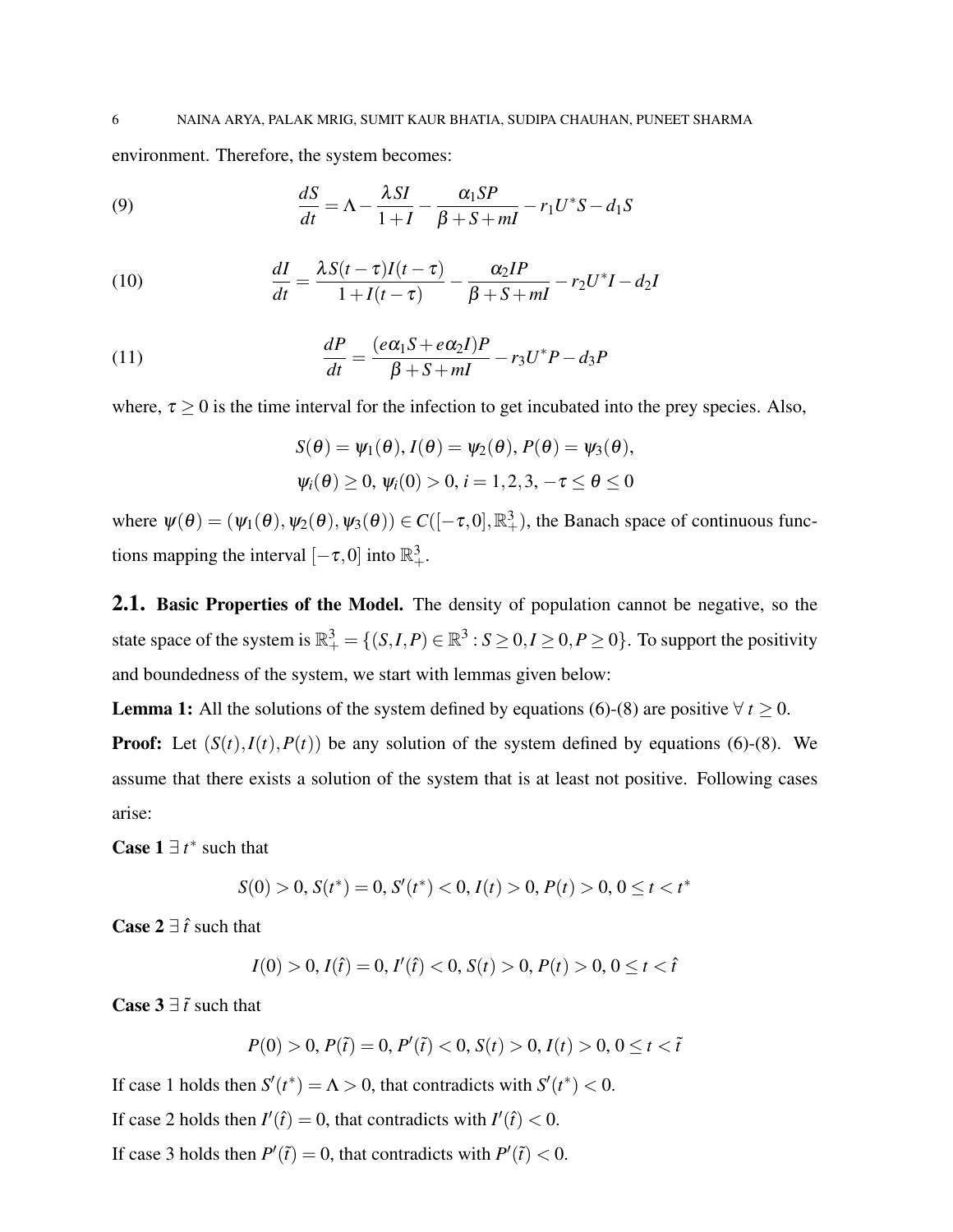Since  $(S(t), I(t), P(t))$  was arbitrary, all the solutions of the system are positive  $\forall t > 0$ .

**Lemma 2:** All the solutions of the system that initiate in the state space  $\mathbb{R}^3_+$  are uniformly bounded.

**Proof:** Let  $(S(t), I(t), P(t))$  be any solution of the system with non-negative initial conditions. Consider,  $W(t) = S(t) + I(t) + P(t)$ , then

$$
\frac{dW}{dt} = \frac{dS}{dt} + \frac{dI}{dt} + \frac{dP}{dt}
$$

Since the constant of rate of conversion from prey population to predator population cannot exceed the maximum predation rate constant of predator population to prey population, therefore  $e\alpha_i \leq \alpha_i, i = 1, 2$ . Also, take  $d = \min\{d_1, d_2, d_3\}$ 

$$
\implies \limsup_{t \to \infty} W \leq \frac{\Lambda}{d}
$$

Thus, all the solutions are bounded. Hence Proved.

### 3. DYNAMICAL BEHAVIOR OF THE MODEL

**3.1.** Existence of Equilibrium Points. There is a possibility of the system to have five equilibrium points:  $E_1 = (0,0,0), E_2 = (\bar{S},0,0), E_3 = (\tilde{S},0,\tilde{P}), E_4 = (\hat{S}, \hat{I},0), E_5 = (S^*,I^*,P^*)$ 

(a) The equilibrium point  $E_1 = (0,0,0)$  obviously exists. Now to check the existence of other equilibrium points.

**(b)**  $E_2 = (\bar{S}, 0, 0)$  exists uniquely where  $\bar{S} = \frac{\Lambda}{L L^{1/2}}$  $\frac{\Lambda}{r_1U^*+d_1}$ .

(c)  $E_3 = (\tilde{S}, 0, \tilde{P})$  is a disease free equilibrium and we can see that it always has a unique positive value:

$$
\tilde{S} = \frac{d_3 + r_3 U^*}{e\alpha_1 - d_3 - r_3 U^*} \beta.
$$

$$
\tilde{P} = \left(\frac{\beta + \tilde{S}}{\alpha_1}\right) \left(\frac{\Lambda}{\tilde{S}} - r_1 U^* - d_1\right)
$$

which exists provided that,

$$
U^*<\frac{1}{r_1}(\frac{\Lambda}{\tilde{S}}-d_1)
$$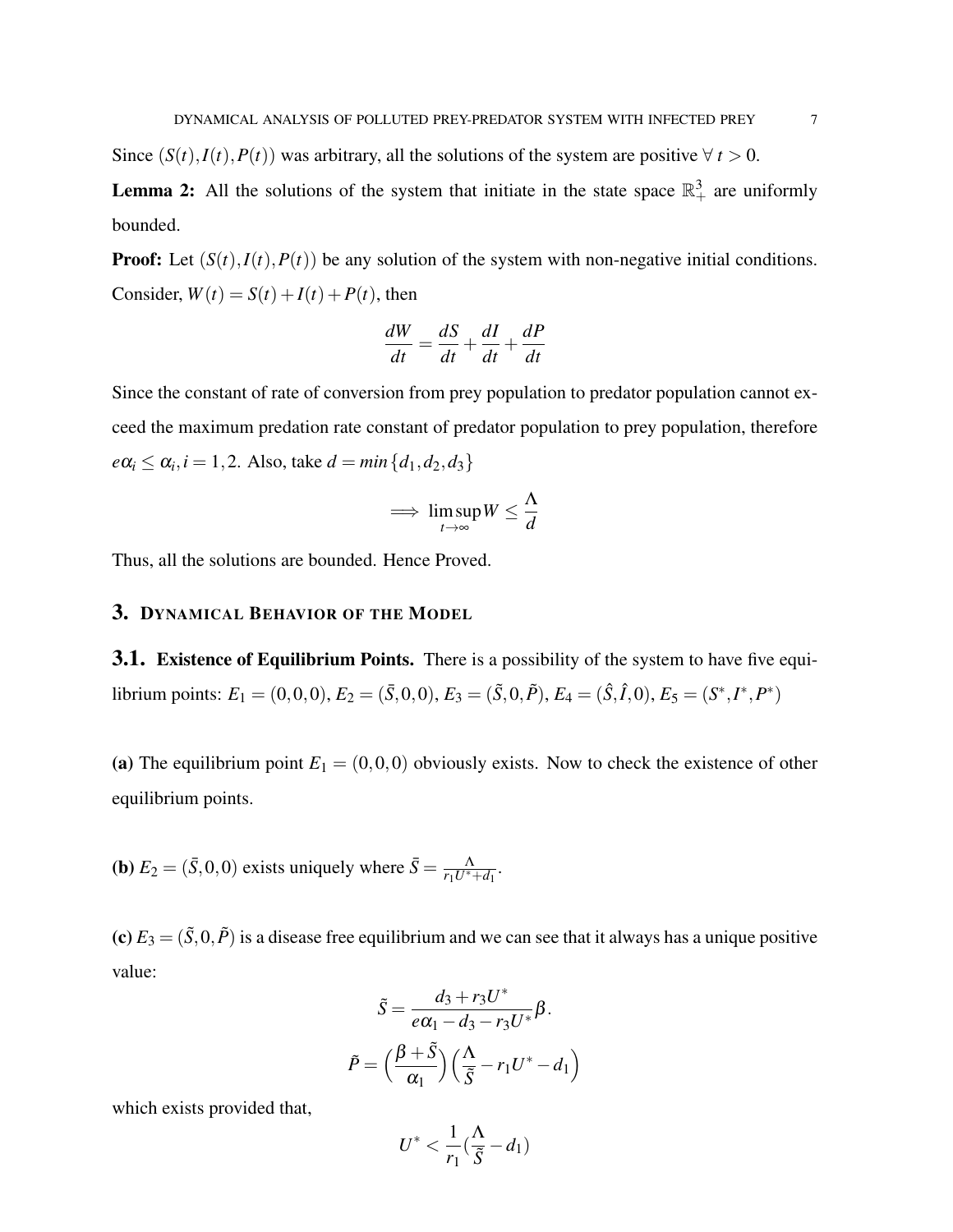$$
e\alpha_1 > d_3 + r_3U^*
$$

i.e. disease free equilibrium exists if pollution is under certain level.

(d)  $E_4 = (\hat{S}, \hat{I}, 0)$  is a predator free equilibrium and has a unique positive value:

$$
\hat{S} = \frac{1+\hat{I}}{\lambda}(d_2 + r_2U^*)
$$

$$
\hat{I} = \frac{\lambda \Lambda - (r_1U^* + d_1)(d_2 + r_2U^*)}{(\lambda + r_1U^* + d_1)(d_2 + r_2U^*)}
$$

which exists provided that

$$
\lambda \Lambda > (r_1 U^* + d_1)(r_2 U^* + d_2)
$$

(e)  $E_5 = (S^*, I^*, P^*)$  has a unique existence

$$
I^* = \frac{\beta(d_3 + r_3U^*) + S^*(d_3 + r_3U^* - e\alpha_1)}{e\alpha_2 - m(d_3 + r_3U^*)} = h_1(S^*)
$$

$$
P^* = \frac{1}{\alpha_2} \left( \frac{\lambda S^*}{1 + h_1(S^*)} - d_2 - r_2 U^* \right) \left( \beta + S^* + m h_1(S^*) \right) = h_2(S^*)
$$

where  $S^*\in \left(0,\frac{\Lambda}{d_1}\right)$  $\overline{d_1}$ ) represents a positive root of the equation

$$
H(S) = \Lambda - \frac{\lambda Sh_1(S)}{1 + h_1(S)} - \frac{\alpha_1 Sh_2(S)}{\beta + S + mh_1(S)} - r_1 U^* S - d_1 S
$$

We now prove the existence of  $S^*$ . It can be easily verified that  $h_1(S)$  and  $h_2(S)$  are positive for all values of  $S \in \left(0, \frac{\Lambda}{d_1}\right)$ *d*1 ) under the following conditions:

$$
e\alpha_1 < d_3 + r_3 U^*
$$

$$
e\alpha_2 > m(d_3 + r_3U^*)
$$

(14) 
$$
\frac{\lambda S^*}{1 + h_1(S)} > d_2 + r_2 U^*
$$

We have,  $H(0) = \Lambda$ , which is greater than zero. Also,

$$
H\left(\frac{\Lambda}{d_1}\right) = -\left[\frac{\lambda \frac{\Lambda}{d_1} h_1(\frac{\Lambda}{d_1})}{1 + h_1(\frac{\Lambda}{d_1})} + \frac{\frac{\Lambda}{d_1} \alpha_1 h_2(\frac{\Lambda}{d_1})}{\beta + \frac{\Lambda}{d_1} + mh_1(\frac{\Lambda}{d_1})} + r_1 U^* \frac{\Lambda}{d_1}\right]
$$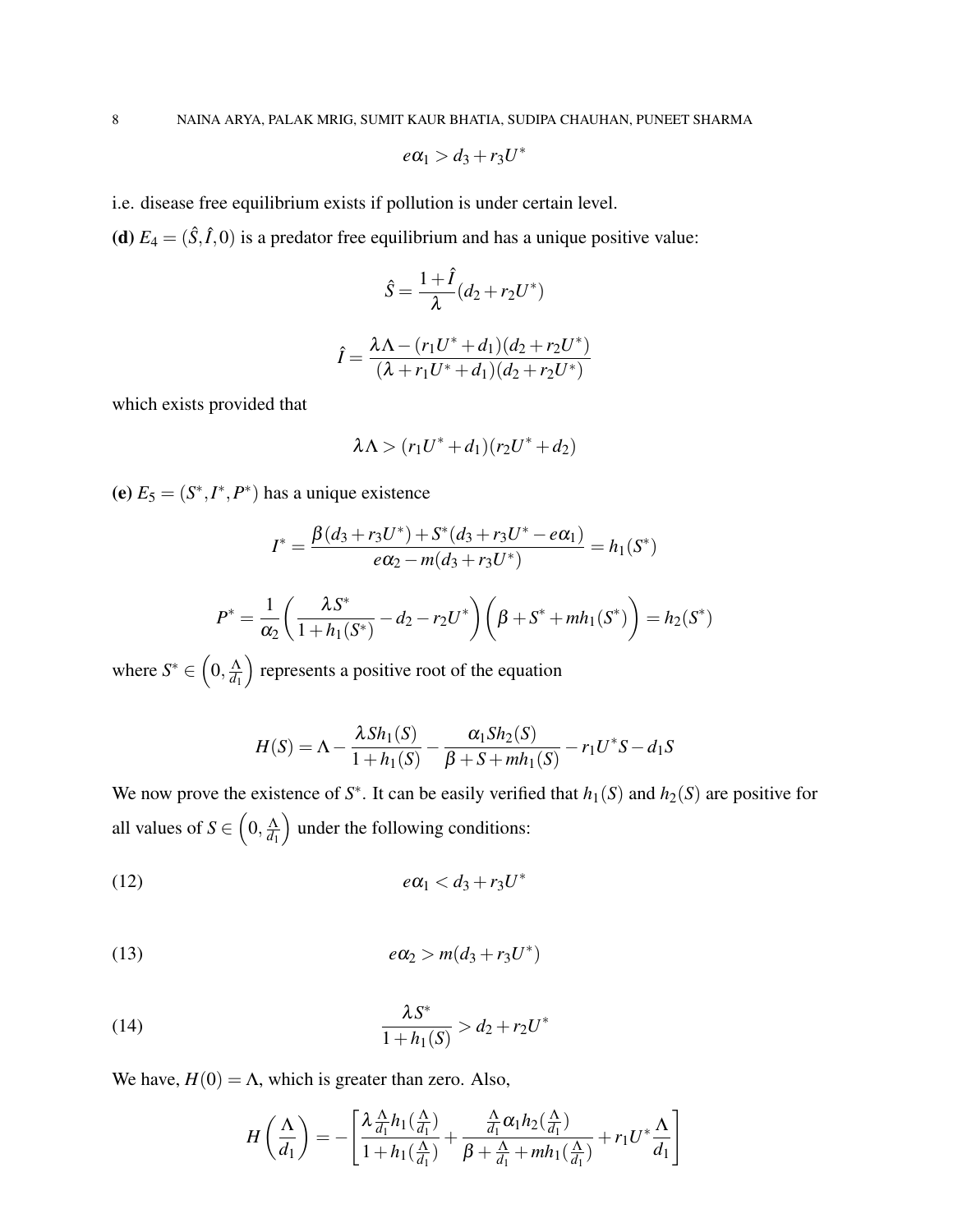$h_1(\frac{\Lambda}{d_1})$  $\frac{\Lambda}{d_1}$ ),  $h_2(\frac{\Lambda}{d_1})$  $\frac{\Delta}{d_1}$ ),  $r_1$ ,  $d_1$  and  $U^*$  are all greater than zero. So,  $H\left(\frac{\Delta}{d_1}\right)$  $\overline{d_1}$  $\bigg) < 0$ . Moreover,

$$
\frac{dH}{dS} = -\lambda \left[ \frac{(1+h_1(S))(Sh'_1(S) + h_1(S)) - Sh_1(S)h'_1(S)}{(1+h_1(S))^2} \right] \n- \alpha_1 \left[ \frac{(\beta + S + mh_1(S))(Sh'_2(S) + h_2(S)) - Sh_2(S)(1 + mh'_1(S))}{(\beta + S + mh_1(S))^2} \right] - r_1 U^* - d_1
$$

where,

$$
h'_1(S) = \frac{d_3 + r_3U^* - e\alpha_1}{e\alpha_2 - m(d_3 + r_3U^*)} > 0
$$

$$
h'_2(S) = \frac{1}{\alpha_2} \left[ (\beta + S + mI) \frac{\lambda (1 + h_1(S) - Sh'_1(S))}{(1 + h_1(S))^2} + \left( \frac{\lambda S}{1 + h_1(S)} - d_2 - r_2 U \right) (1 + mh'_1(S)) \right]
$$

Now,  $h_1(S) > Sh'_1(S)$  holds true.

=⇒ *dH*  $\frac{dH}{dS}$  < 0 for all values of *S*  $\in$   $\left(0, \frac{\Lambda}{d_1}\right)$  $\overline{d_1}$  . Therefore, by Intermediate Value Theorem, there exists  $S^* \in \left(0, \frac{\Lambda}{d_1}\right)$  $\overline{d_1}$ which is a unique root of  $H(S)$  equation and hence interior equilibrium point  $E_5$  exists uniquely in  $Int\mathbb{R}^3_+$  iff equations (12)-(14) are satisfied.

**3.2. Stability Analysis.** In this section, stability analysis of all the five equilibrium points is carried out using Routh Hurwitz criterion or Lyapunov function. The Jacobian matrix of the system is given by  $V(E) = (a_{ij})_{3X3}$  and  $i, j = 1, 2, 3$ ; where

$$
a_{11} = \frac{-\lambda I^*}{1 + I^*} - \alpha_1 P^* \frac{\beta + mI^*}{(\beta + S^* + mI^*)^2} - r_1 U^* - d_1, a_{12} = \frac{-\lambda S^*}{(1 + I^*)^2} + \alpha_1 P^* \frac{\beta + mI^*}{(\beta + S^* + mI^*)^2}
$$
  
\n
$$
a_{13} = \frac{-\alpha_1 S^*}{\beta + S^* + mI^*}, a_{21} = \frac{\lambda I^*}{1 + I^*} + \frac{\alpha_2 I^* P^*}{(\beta + S^* + mI^*)^2}
$$
  
\n
$$
a_{22} = \frac{\lambda S^*}{(1 + \hat{I})^2} - \frac{\alpha_2 P^* (\beta + S^*)}{(\beta + S^* + mI^*)^2} - d_2 - r_2 U^*, a_{23} = \frac{-\alpha_2 I^*}{\beta + S^* + mI^*}
$$
  
\n
$$
a_{31} = \frac{P^*}{(\beta + S^* + mI^*)^2} [(\beta + mI^*)e\alpha_1 - e\alpha_2 I^*], a_{32} = \frac{P^*}{(\beta + S^* + mI^*)^2} [(\beta + S^*)e\alpha_2 - e\alpha_1 mS^*]
$$
  
\n
$$
a_{33} = \frac{e\alpha_1 S^* + e\alpha_2 I^*}{\beta + S^* + mI^*} - d_3 - r_3 U^*
$$

**Theorem 1:** The equilibrium point  $E_1 = (0,0,0)$  is locally asymptotically stable.

**Proof:** From the Jacobian matrix at  $E_1 = (0,0,0)$ , the eigen values obtained are  $-d_1 - r_1 U^* < 0, -d_2 - r_2 U^* < 0, -d_3 - r_3 U^* < 0$ . So,  $E_1$  is asymptotically stable. **Theorem 2:** The equilibrium point  $E_2 = (\bar{S}, 0, 0)$  of the system is locally asymptotically stable

provided that the following conditions are satisfied:

$$
\lambda \bar{S} < d_2 + r_2 U^*
$$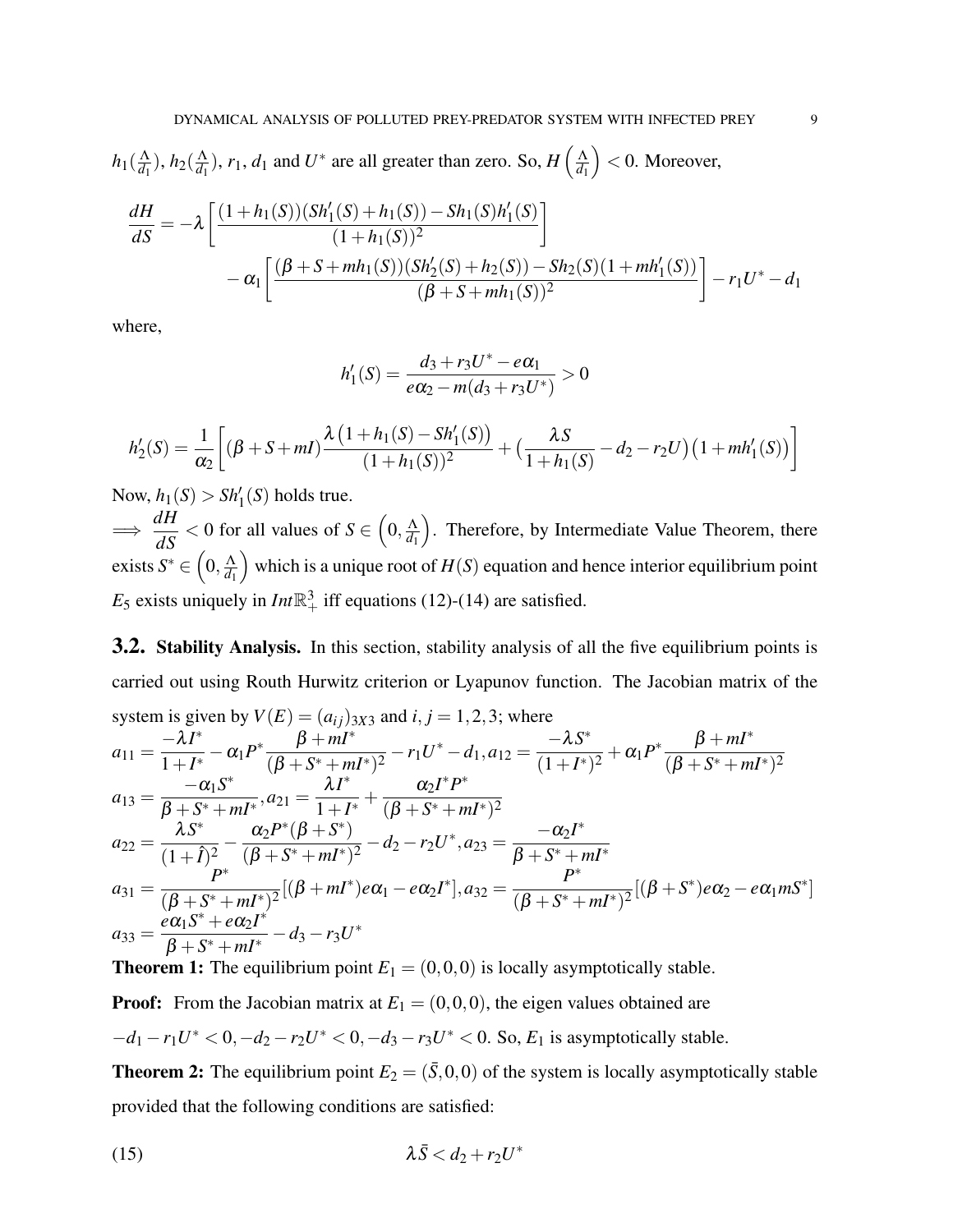10 NAINA ARYA, PALAK MRIG, SUMIT KAUR BHATIA, SUDIPA CHAUHAN, PUNEET SHARMA

$$
\frac{e\alpha_1\bar{S}}{\beta+\bar{S}}
$$

**Proof:** The characteristic equation of the Jacobian matrix at  $E_2$  is given by:

$$
\left(\lambda \bar{S}-d_2-r_2U^*-\gamma\right)\left(\frac{e\alpha_1\bar{S}}{\beta+\bar{S}}-d_3-r_3U^*-\gamma\right)\left(-r_1U^*-d_1-\gamma\right)=0
$$

So, γ =  $λ\bar{S}-d_2-r_2U^*,$  γ =  $\frac{eα_1\bar{S}}{β_+\bar{S}}$  $\frac{\partial u_1 \partial}{\partial x_1} - d_3 - r_3 U^*$  and  $\gamma = -r_1 U^* - d_1$ , which are all less than zero provided that

$$
\begin{aligned} \lambda \bar{S} &< d_2 + r_2 U^* \\ \frac{e\alpha_1 \bar{S}}{\beta+\bar{S}} &< d_3 + r_3 U^* \end{aligned}
$$

hold. Since all the eigen values are negative, therefore  $E_2 = (\bar{S}, 0, 0)$  is locally asymptotically stable if (15)-(16) hold.

**Theorem 3** The equilibrium point  $E_3 = (\tilde{S}, 0, \tilde{P})$  of the system is locally asymptotically stable provided that the following conditions are satisfied:

(17) 
$$
\lambda \tilde{S} < \frac{\alpha_2 \tilde{P}}{\beta + \tilde{S}} + d_2 + r_2 U^*
$$

(18) 
$$
\frac{e\alpha_1\tilde{S}}{\beta+\tilde{S}} < d_3+r_3U^*
$$

**Proof:** The characteristic equation of the Jacobian matrix  $V(E_3)$  is given by:

$$
\begin{aligned}\n\left(\lambda \tilde{S} - \frac{\alpha_2 \tilde{P}}{\beta + S} - d_2 - r_2 U^* - \gamma\right) * \\
& \left[ \left( -\frac{\alpha_1 \beta \tilde{P}}{(\beta + \tilde{S})^2} - d_1 - r_1 U^* - \gamma \right) \left( \frac{e \alpha_1 \tilde{S}}{\beta + \tilde{S}} - d_3 - r_3 U^* - \gamma \right) - \left( \frac{-\alpha_1 \tilde{S}}{\beta + \tilde{S}} \right) \left( \frac{\beta e \alpha_1 \tilde{P}}{(\beta + \tilde{S})^2} \right) \right] = 0\n\end{aligned}
$$

So,  $\gamma = \lambda \tilde{S} - \frac{\alpha_2 \tilde{P}}{\beta + S} - d_2 - r_2 U^* < 0$  because of equation (17) and other two eigen values are the roots of equation

$$
\left[\left(-\frac{\alpha_1\beta\tilde{P}}{(\beta+\tilde{S})^2}-d_1-r_1U^*-\gamma\right)\left(\frac{e\alpha_1\tilde{S}}{\beta+\tilde{S}}-d_3-r_3U^*-\gamma\right)-\left(\frac{-\alpha_1\tilde{S}}{\beta+\tilde{S}}\right)\left(\frac{\beta e\alpha_1\tilde{P}}{(\beta+\tilde{S})^2}\right)\right]=0
$$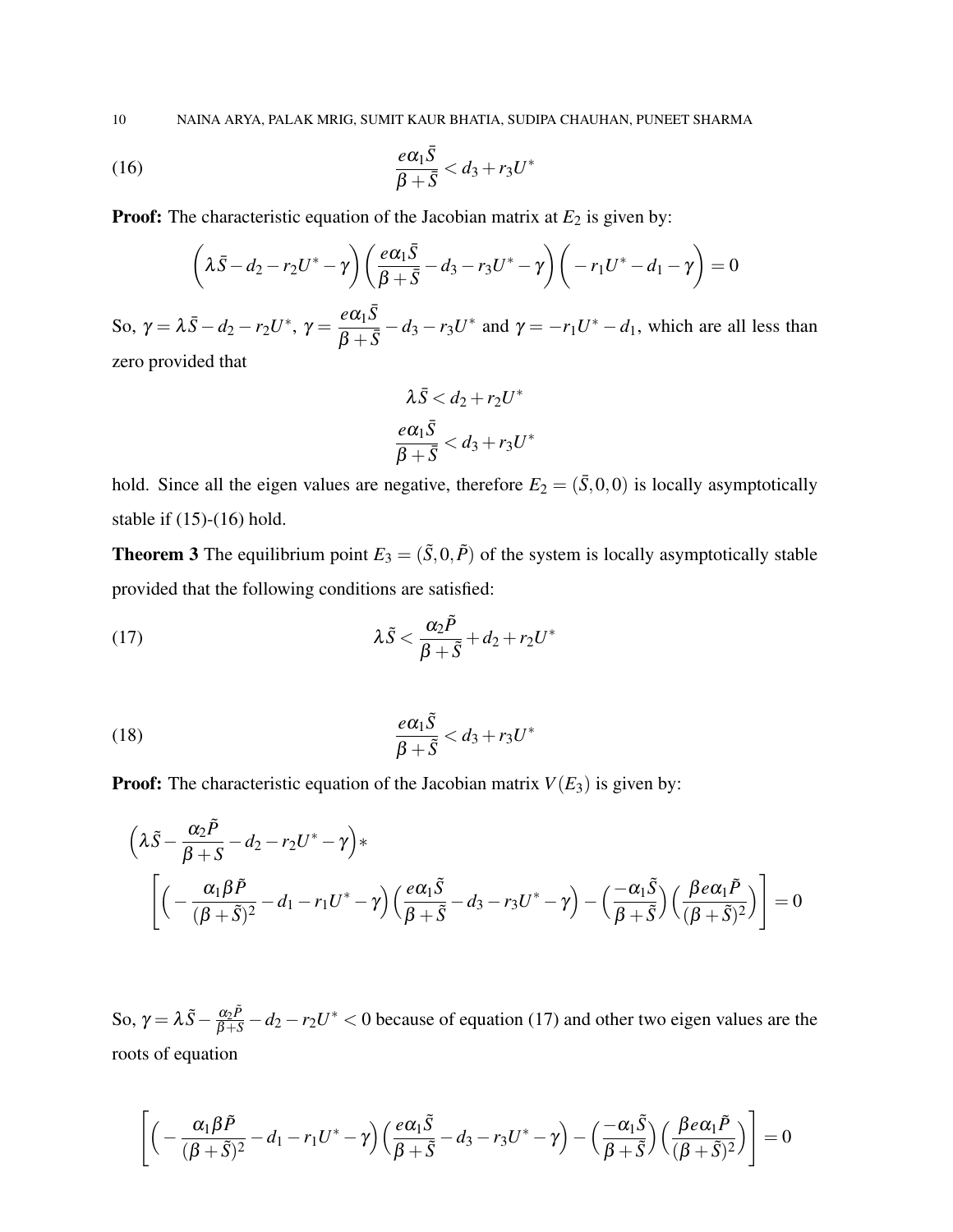which is of the form  $\gamma^2 + A\gamma + B = 0$ , where,

$$
A = \frac{\alpha_1 \beta \tilde{P}}{(\beta + \tilde{S})^2} + d_1 + r_1 U^* - \left(\frac{e \alpha_1 \tilde{S}}{\beta + \tilde{S}} - d_3 - r_3 U^*\right)
$$

$$
B = \left(-\frac{\alpha_1 \beta \tilde{P}}{(\beta + \tilde{S})^2} - d_1 - r_1 U^*\right) \left(\frac{e\alpha_1 \tilde{S}}{\beta + \tilde{S}} - d_3 - r_3 U^*\right) + \left(\frac{\alpha_1 \tilde{S}}{\beta + \tilde{S}}\right) \left(\frac{\beta e\alpha_1 \tilde{P}}{(\beta + \tilde{S})^2}\right)
$$

Using the given conditions, we get that  $A > 0$  and  $B > 0$ . Using Routh Hurwitz criteria, there exist two roots of the polynomial  $\gamma^2 + A\gamma + B = 0$  i.e. the eigen values of  $V(E)$  at  $E_3$  with negative real parts. Since all the eigen values are negative, therefore  $E_3 = (\tilde{S}, 0, \tilde{P})$  is locally asymptotically stable.

**Theorem 4** Assume that the predator free equilibrium point  $E_4 = (\hat{S}, \hat{I}, 0)$  exists. Then it is locally asymptotically stable provided that the following conditions are satisfied:

(19) 
$$
\frac{\lambda \hat{S}}{(1+\hat{I})^2} < d_2 + r_2 U^*
$$

(20) 
$$
\frac{e\alpha_1\hat{S}+e\alpha_2\hat{I}}{\beta+\hat{S}+m\hat{I}}
$$

**Proof:** The characteristic equation of the Jacobian matrix  $V(E_4)$  is given by:

$$
\begin{aligned}\n&\left(\frac{e\alpha_1\hat{S}+e\alpha_2\hat{I}}{\beta+\hat{S}+m\hat{I}}-d_3-r_3U^*-\gamma\right)\\&\qquad\qquad\left[\left(\frac{-\lambda\hat{I}}{1+\hat{I}}-d_1-r_1U^*-\gamma\right)\left(\frac{\lambda\hat{S}}{(1+\hat{I})^2}-d_2-r_2U^*-\gamma\right)-\left(\frac{-\lambda\hat{S}}{(1+\hat{I})^2}\right)\left(\frac{\lambda\hat{I}}{1+\hat{I}}\right)\right]=0\end{aligned}
$$

So, using the given condition,

$$
\gamma = \frac{e\alpha_1 \hat{S} + e\alpha_2 \hat{I}}{\beta + \hat{S} + m\hat{I}} - d_3 - r_3 U^* < 0
$$

and other two eigen values are the roots of equation

$$
\left(\frac{-\lambda \hat{I}}{1+\hat{I}}-d_1-r_1U^*-\gamma\right)\left(\frac{\lambda \hat{S}}{(1+\hat{I})^2}-d_2-r_2U^*-\gamma\right)-\left(\frac{-\lambda \hat{S}}{(1+\hat{I})^2}\right)\left(\frac{\lambda \hat{I}}{1+\hat{I}}\right)=0
$$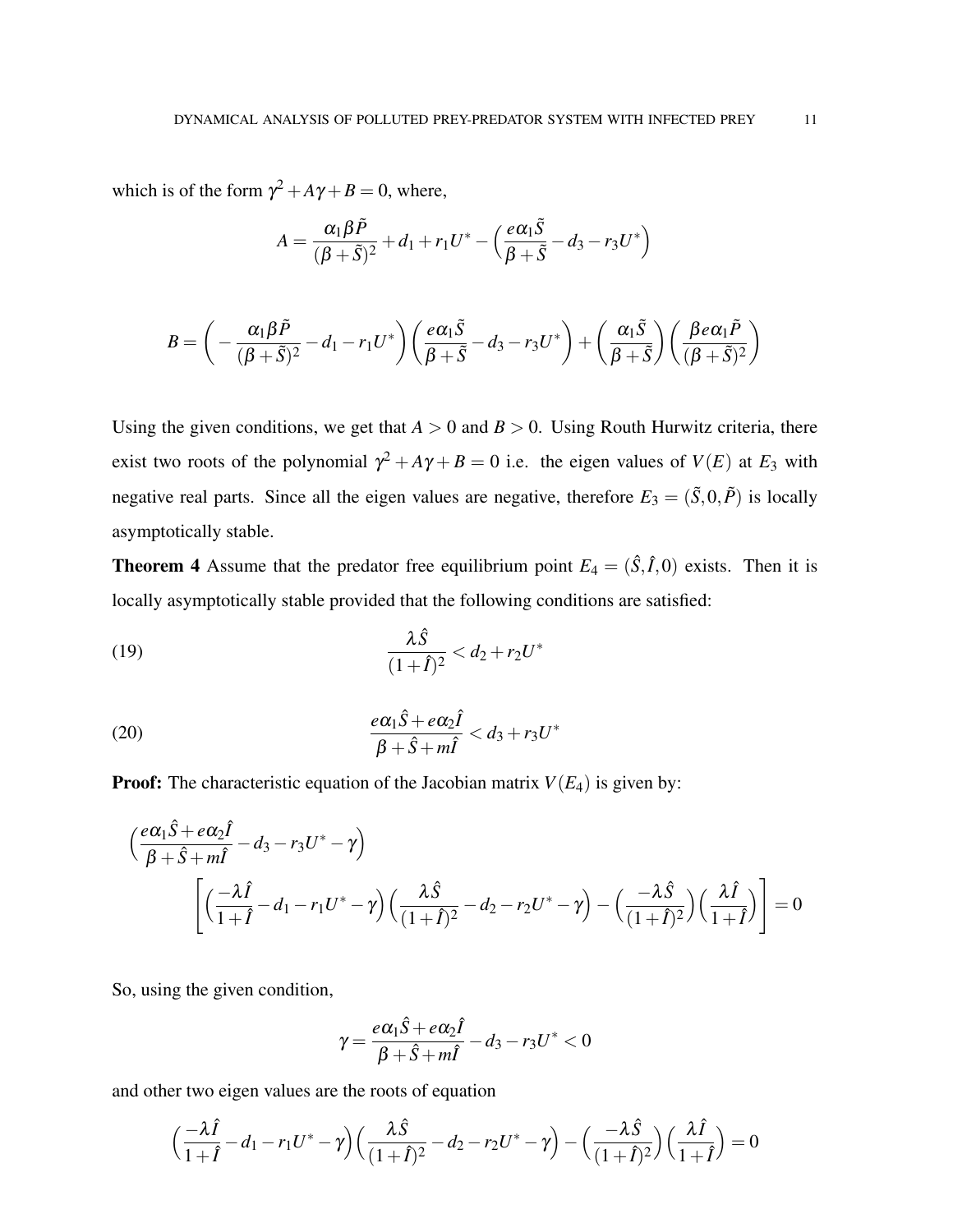where,

$$
A = \frac{\lambda \hat{I}}{1+\hat{I}} + r_1 U^* + d_1 - \frac{\lambda \hat{S}}{(1+\hat{I})^2} + d_2 + r_2 U^*
$$

$$
B = \left(\frac{\lambda \hat{S}}{(1+\hat{I})^2}\right) \left(\frac{\lambda \hat{I}}{1+\hat{I}}\right) + \left(\frac{\lambda \hat{I}}{1+\hat{I}} + r_1 U^* + d_1\right) \left(\frac{-\lambda \hat{S}}{(1+\hat{I})^2} + d_2 + r_2 U^*\right)
$$

Using (19) we get that  $A > 0$  and  $B > 0$ . Using Routh Hurwitz criteria, all the eigen values of  $V(E)$  at  $E_4$  with negative real parts. Since all the eigen values are negative, therefore  $E_4 =$  $(\hat{S}, \hat{I}, 0)$  is locally asymptotically stable.

**Theorem 5** Assume that the interior equilibrium point  $E_5 = (S^*, I^*, P^*)$  of the system exists. Let the following conditions are satisfied:

(21) 
$$
\frac{\lambda I^*}{1+I^*} + \alpha_1 P^* \frac{\beta + mI^*}{(\beta + S^* + mI^*)^2} + r_1 U^* + d_1 > 0
$$

(22) 
$$
\frac{\alpha_2 P^*(\beta + S^*)}{(\beta + S^* + mI^*)^2} + d_2 + r_2 U^* > \frac{\lambda S^*}{(1 + I^*)^2}
$$

(23) 
$$
d_3 + r_3 U^* > \frac{e\alpha_1 S^* + e\alpha_2 I^*}{\beta + S^* + mI^*}
$$

(24) 
$$
(\beta + S^*)\alpha_2 > \alpha_1 S^* m
$$

(25) 
$$
\frac{\lambda}{(1+I^*)^2} > \frac{\alpha_1 P^* m}{(\beta + S^* + mI^*)^2}
$$

$$
(26) \qquad \qquad (\beta + mI^*)\alpha_1 > \alpha_2I^*
$$

Then,  $E_5$  is locally asymptotically stable.

**Proof:** The characteristic equation of the Jacobian matrix  $V(E_5)$  is given by  $\gamma^3 + A\gamma^2 + B\gamma + C =$ 0 where,

$$
A = (-a_{11} - a_{22} - a_{33})
$$
  
\n
$$
B = R_1 + R_2 + R_3 + R_4 + R_5 + R_6
$$
  
\n
$$
C = C_1 + C_2 + C_3 + C_4 + C_5 + C_6
$$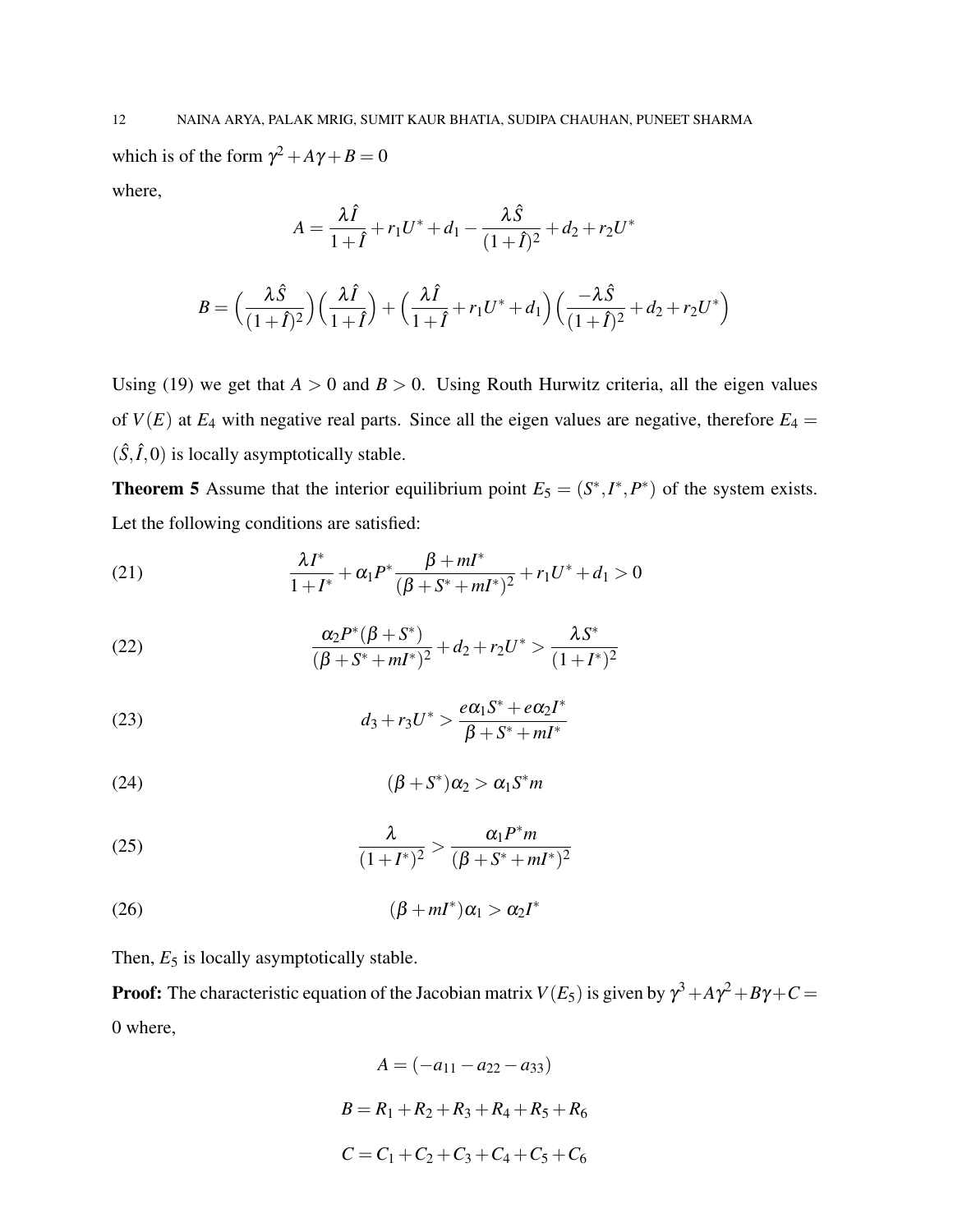where,

| $R_1 = a_{22}a_{33}$        | $R_2 = -a_{23}a_{32}$                                                              | $R_3 = -a_{12}a_{21}$      |
|-----------------------------|------------------------------------------------------------------------------------|----------------------------|
| $R_4 = -a_{13}a_{31}$       | $R_5 = a_{11}a_{33}$                                                               | $R_6 = a_{11}a_{22}$       |
| $C_1 = -a_{11}a_{22}a_{33}$ | $C_2 = a_{11}a_{23}a_{32}$                                                         | $C_3 = a_{33}a_{12}a_{21}$ |
|                             | $C_4 = -a_{12}a_{31}a_{23}$ $C_5 = -a_{13}a_{21}a_{32}$ $C_6 = a_{22}a_{13}a_{31}$ |                            |

From the given conditions we get that  $A > 0$ ,  $R_i > 0$  where  $i = 1, 2, 3, 4, 5, 6$  and  $C_j > 0$  where  $j = 1, 2, 3, 4, 5, 6$ . Therefore,  $A, B, C > 0$ .

Now applying Routh Hurwitz criterion, ∆ = *AB*−*C*

$$
AB - C = a_{11}^2 a_{33} + a_{11}^2 a_{22} + a_{11} a_{22} a_{33} - a_{11} a_{12} a_{21} - a_{11} a_{13} a_{31} + a_{11} a_{22}^2 + a_{22}^2 a_{33}
$$

$$
-a_{22} a_{23} a_{32} - a_{12} a_{21} a_{22} + a_{11} a_{33}^2 + a_{11} a_{22} a_{33} + a_{22} a_{33}^2 - a_{23} a_{32} a_{33}
$$

$$
-a_{12} a_{21} a_{33} - a_{13} a_{31} a_{33} - a_{12} a_{31} a_{23} - a_{13} a_{21} a_{32}
$$

Using the given conditions, we get that  $\Delta > 0 \implies AB > C$ . Therefore, by Routh Hurwitz criteria, all the roots of the polynomial  $\gamma^3 + A\gamma^2 + B\gamma + C = 0$  have negative real parts. Since all the eigen values are negative, therefore  $E_5 = (S^*, I^*, P^*)$  is locally asymptotically stable.

**Theorem 6:** Assume that the interior equilibrium point  $E_5 = (S^*, I^*, P^*)$  of the system defined by equations (6)-(8) is locally asymptotically stable. Then it is globally asymptotically stable in the sub region  $\Omega$  of *Int* $\mathbb{R}^3_+$  that satisfies the following conditions:

(27) 
$$
P^* < min\left\{\frac{\Lambda P_2(S,I)}{P_3(S)\alpha_1}, \frac{\lambda S^* P_2(S,I)}{\alpha_2 m P_1(I)}\right\}
$$

$$
(q_{12})^2 < 4q_{11}q_{22}
$$

 $W$ here,  $P_1(I) = (1+I)(1+I^*) = AA^*$ ,  $P_2(S,I) = (\beta + S + mI)(\beta + S^* + mI^*) = BB^*$ ,  $P_3(S) = SS^*$ and  $q'_{ij}s$ ,  $i, j = 1, 2, 3$  are given in the proof.

Proof: Consider the following function:

$$
V(S,I,P) = C_1 \left[ S - S^* - S^* \ln \frac{S}{S^*} \right] + C_2 \left[ I - I^* - I^* \ln \frac{I}{I^*} \right] + C_3 \left[ P - P^* - P^* \ln \frac{P}{P^*} \right]
$$

where,  $C_1$ ,  $C_2$ ,  $C_3$  are constants to be determined. It is easy to see that  $V(S, I, P) \in C^1(\mathbb{R}^3, \mathbb{R})$ and  $V(S^*,I^*,P^*) = 0$  while  $V(S,I,P) > 0$  for all  $(S,I,P) \in \mathbb{R}^3_+$  with  $(S,I,P) \neq (S^*,I^*,P^*)$  then,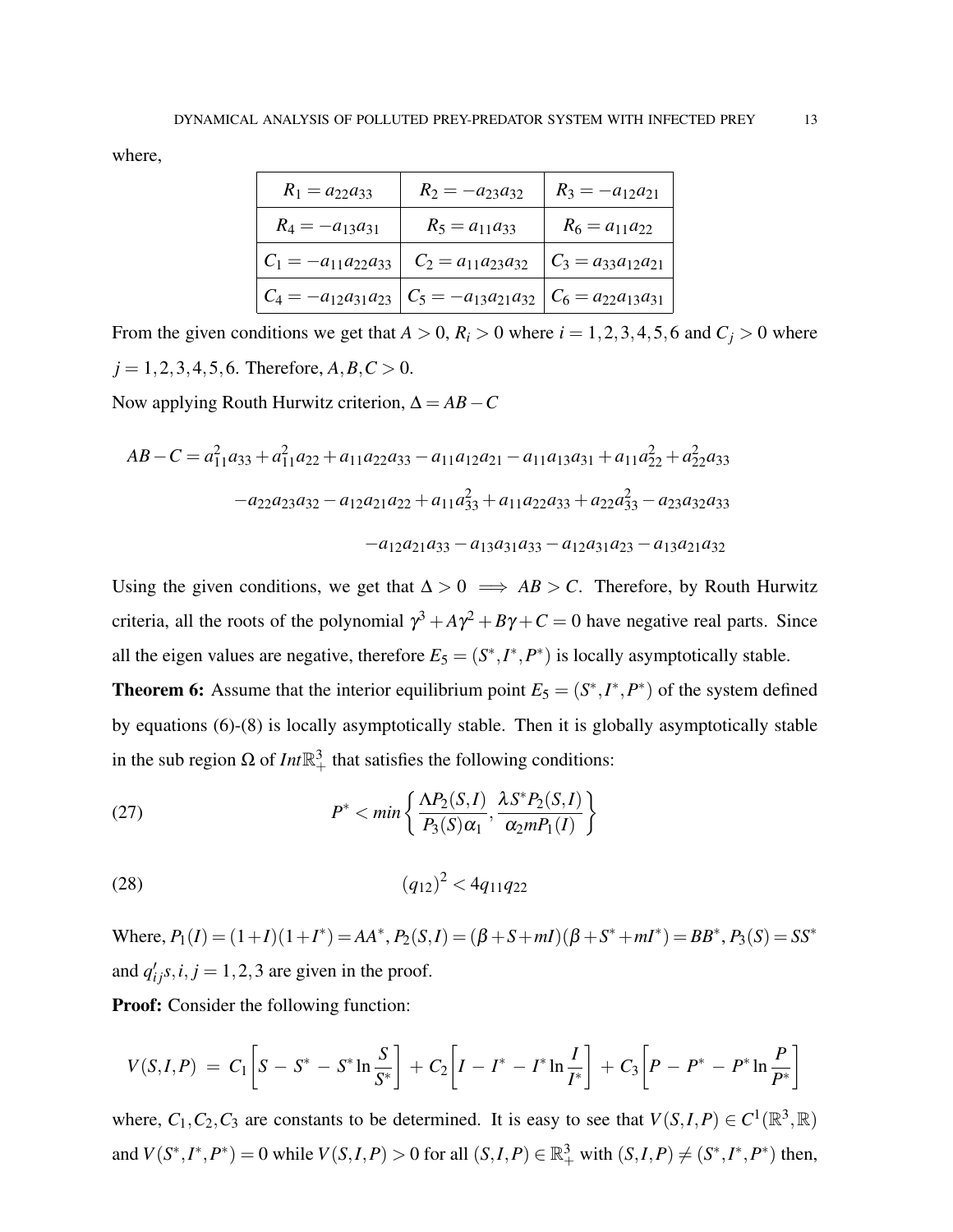$$
\frac{dV}{dt} = -C_1 \Big[ \frac{\Lambda}{P_3(S)} - \frac{\alpha_1 P^*}{P_2(S,I)} \Big] (S - S^*)^2 - C_2 \Big[ \frac{\lambda S^*}{P_1(I)} - \frac{\alpha_2 m P^*}{P_2(S,I)} \Big] (I - I^*)^2 \n+ \Big[ C_1 \Big( \frac{-\lambda}{P_1(I)} + \frac{\alpha_1 m P^*}{P_2(S,I)} \Big) + C_2 \Big( \frac{\lambda A^*}{P_1(I)} + \frac{\alpha_2 P^*}{P_2(S,I)} \Big) \Big] (S - S^*) (I - I^*) \n+ \Big[ C_1 \Big( \frac{-\alpha_1 B^*}{P_2(S,I)} \Big) + C_3 \Big( \frac{e \alpha_1 B^* - e \alpha_1 S^* - e \alpha_2 I^*}{P_2(S,I)} \Big) \Big] (P - P^*) (S - S^*) \n+ \Big[ C_2 \Big( \frac{-\alpha_2 B^*}{P_2(S,I)} \Big) + C_3 \Big( \frac{e \alpha_2 B^* - e \alpha_1 S^* - e \alpha_1 m I^*}{P_2(S,I)} \Big) \Big] (P - P^*) (I - I^*)
$$

Now, choosing constants as  $C_1 = 1$ ,

$$
C_2 = \frac{\alpha_1 (e\alpha_2 \beta + (e\alpha_2 - e\alpha_1 m)S^*)}{\alpha_2 (e\alpha_1 \beta + (e\alpha_1 m - e\alpha_2)I^*)}, C_3 = \frac{\alpha_1 (\beta + S^* + mI^*)}{e\alpha_1 \beta + (e\alpha_1 m - e\alpha_2)I^*}
$$

which are all positive due to the local stability condition from theorem 5. Then applying the Sylvester's criterion we get that:

$$
\frac{dV}{dt} = -q_{11}(S - S^*)^2 + q_{12}(S - S^*)(I - I^*) - q_{22}(I - I^*)^2 + q_{13}(S - S^*)(P - P^*) + q_{23}(I - I^*)(P - P^*)
$$
\n
$$
= -q_{11}(S - S^*)^2 + q_{12}(S - S^*)(I - I^*) - q_{22}(I - I^*)^2
$$

where,

$$
q_{11} = \frac{\Lambda}{P_3(S)} - \frac{\alpha_1 P^*}{P_2(S,I)}, q_{22} = \left(\frac{\alpha_1 (e\alpha_2 \beta + (e\alpha_2 - e\alpha_1 m)S^*)}{\alpha_2 (e\alpha_1 \beta + (e\alpha_1 m - e\alpha_2)I^*)}\right) \left(\frac{\lambda S^*}{P_1(I)} - \frac{\alpha_2 m P^*}{P_2(S,I)}\right),
$$
  

$$
q_{12} = \left(\frac{-\lambda}{P_1(I)} + \frac{\alpha_1 m P^*}{P_2(S,I)}\right) + \left(\frac{\alpha_1 (e\alpha_2 \beta + (e\alpha_2 - e\alpha_1 m)S^*)}{\alpha_2 (e\alpha_1 \beta + (e\alpha_1 m - e\alpha_2)I^*)}\right) \left(\frac{\lambda A^*}{P_1(I)} + \frac{\alpha_2 P^*}{P_2(S,I)}\right), q_{13} = q_{23} = 0
$$

From the condition given in equation (27) we get that  $q_{11} > 0$  and  $q_{22} > 0$ . Then from (28), we obtain that  $\frac{dV}{dt}$  $\frac{dV}{dt}$  < 0 is negative definite and hence V is a Lyapunov function with respect to *E*<sub>5</sub>. So, *E*<sub>5</sub> is globally asymptotically stable in  $\Omega \in Int \mathbb{R}^3_+$  that satisfies the given conditions.

## 4. DYNAMICAL ANALYSIS OF SYSTEM WITH DELAY

**4.1.** Existence of Hopf Bifurcation. In order to study the stability of the system with delay at interior equilibrium point, we begin with linearizing the system defined by equations (9)-(11) at  $E_5$  and obtain the following system:

$$
\frac{dS}{dt} = a_{11}S(t) + a_{12}I(t) + a_{13}P(t);
$$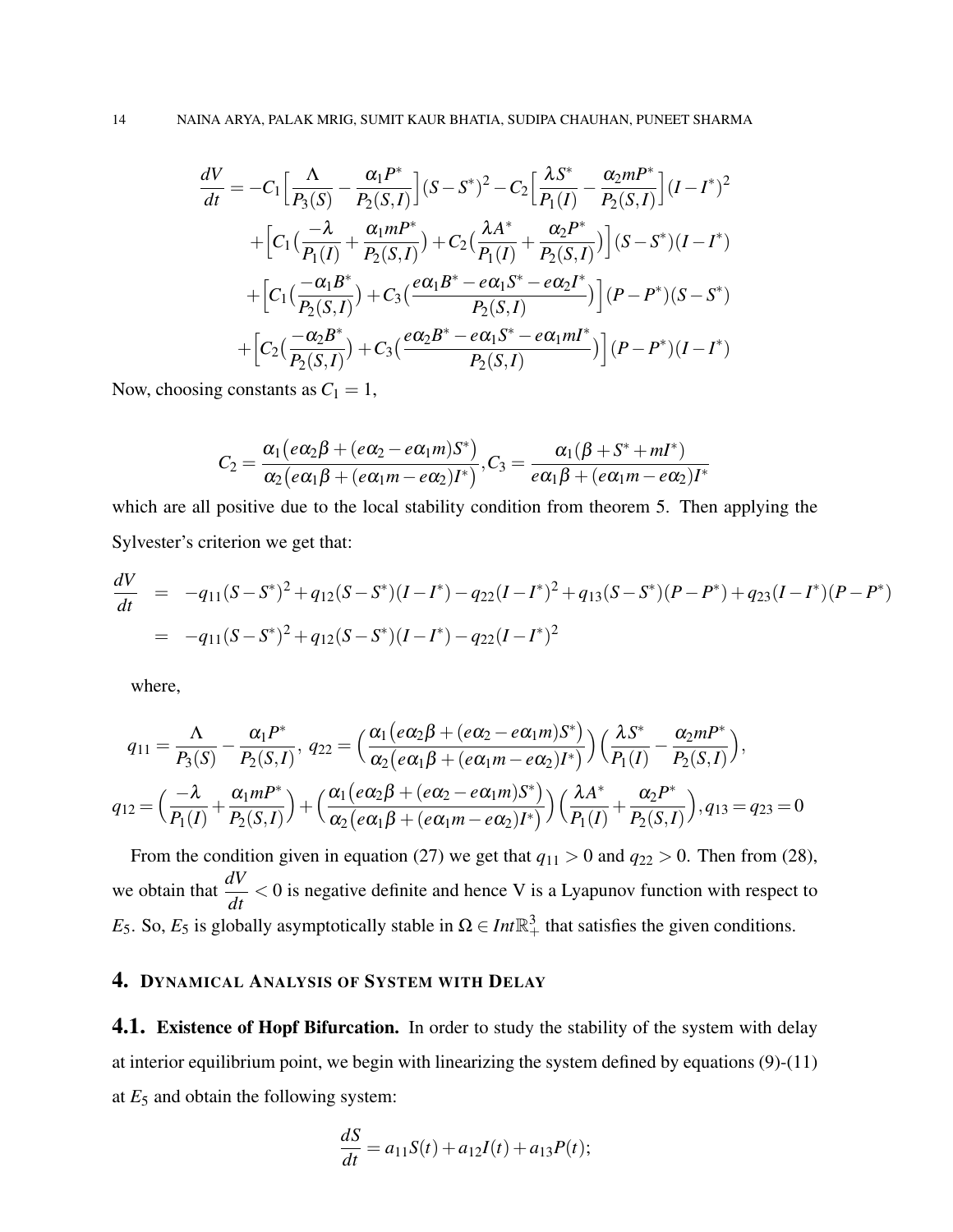$$
\frac{dI}{dt} = a_{12}S(t) + a_{22}I(t) + a_{13}P(t) + b_{21}S(t - \tau) + b_{22}I(t - \tau);
$$

$$
\frac{dP}{dt} = a_{31}S(t) + a_{32}I(t) + a_{33}P(t)
$$

where,

$$
a_{11} = \frac{-\lambda I^*}{1 + I^*} - \alpha_1 P^* \frac{\beta + mI^*}{(\beta + S^* + mI^*)^2} - r_1 U^* - d_1, a_{12} = \frac{-\lambda S^*}{(1 + I^*)^2} + \alpha_1 P^* \frac{\beta + mI^*}{(\beta + S^* + mI^*)^2}
$$
  
\n
$$
a_{13} = \frac{-\alpha_1 S^*}{\beta + S^* + mI^*}, a_{21} = \frac{\alpha_2 I^* P^*}{(\beta + S^* + mI^*)^2}, a_{22} = -\frac{\alpha_2 P^* (\beta + S^*)}{(\beta + S^* + mI^*)^2} - d_2 - r_2 U^*
$$
  
\n
$$
a_{23} = \frac{-\alpha_2 I^*}{\beta + S^* + mI^*}, a_{31} = \frac{P^*}{(\beta + S^* + mI^*)^2} [(\beta + mI^*)e\alpha_1 - e\alpha_2 I^*]
$$
  
\n
$$
a_{32} = \frac{P^*}{(\beta + S^* + mI^*)^2} [(\beta + S^*)e\alpha_2 - e\alpha_1 mS^*], a_{33} = \frac{e\alpha_1 S^* + e\alpha_2 I^*}{\beta + S^* + mI^*} - d_3 - r_3 U^*
$$
  
\n
$$
b_{21} = \frac{\lambda I^*}{1 + I^*}, b_{22} = \frac{\lambda S^*}{(1 + I^*)^2}
$$

The characteristic equation of the system at the interior equilibrium point  $E_5 = (S^*, I^*, P^*)$  is given by:

(29) 
$$
f(\rho,\tau) = \rho^3 + k_2 \rho^2 + k_1 \rho + k_0 + (m_2 \rho^2 + m_1 \rho + m_0) e^{-\rho \tau}
$$

where,

$$
k_0 = -a_{11}a_{22}a_{33} - a_{12}a_{23}a_{31} + a_{13}a_{22}a_{31} + a_{11}a_{23}a_{32} + a_{12}a_{21}a_{33} - a_{13}a_{21}a_{32}
$$
  
\n
$$
k_1 = a_{11}a_{22} + a_{22}a_{33} + a_{11}a_{33} - a_{13}a_{31} - a_{23}a_{32} - a_{12}a_{21}
$$
  
\n
$$
k_2 = -a_{11} - a_{22} - a_{33}
$$
  
\n
$$
m_0 = -a_{11}a_{33}b_{22} + a_{13}a_{31}b_{22} - a_{13}a_{32}b_{21} + a_{12}a_{33}b_{21}
$$
  
\n
$$
m_1 = a_{11}b_{22} + a_{33}b_{22} - a_{12}b_{21}
$$
  
\n
$$
m_2 = -b_{22}
$$

Now, two cases arise:

**Case 1:**  $\tau = 0$ , then equation (29) becomes:

(30) 
$$
\rho^3 + (k_2 + m_2)\rho^2 + (k_1 + m_1)\rho + k_0 + m_0 = 0
$$

If (C3)  $k_0 + m_0 > 0$ ,  $k_1 + m_1 > 0$ ,  $k_2 + m_2 > 0$  and  $(k_2 + m_2)(k_1 + m_1) > (k_0 + m_0)$ , then all roots of (30) must have negative real parts (Using Routh-Hurwitz criteria).

Thus, if C3 holds then the interior equilibrium point  $E_5$  is locally asymptotically stable at  $\tau = 0$ . Case 2:  $\tau \neq 0$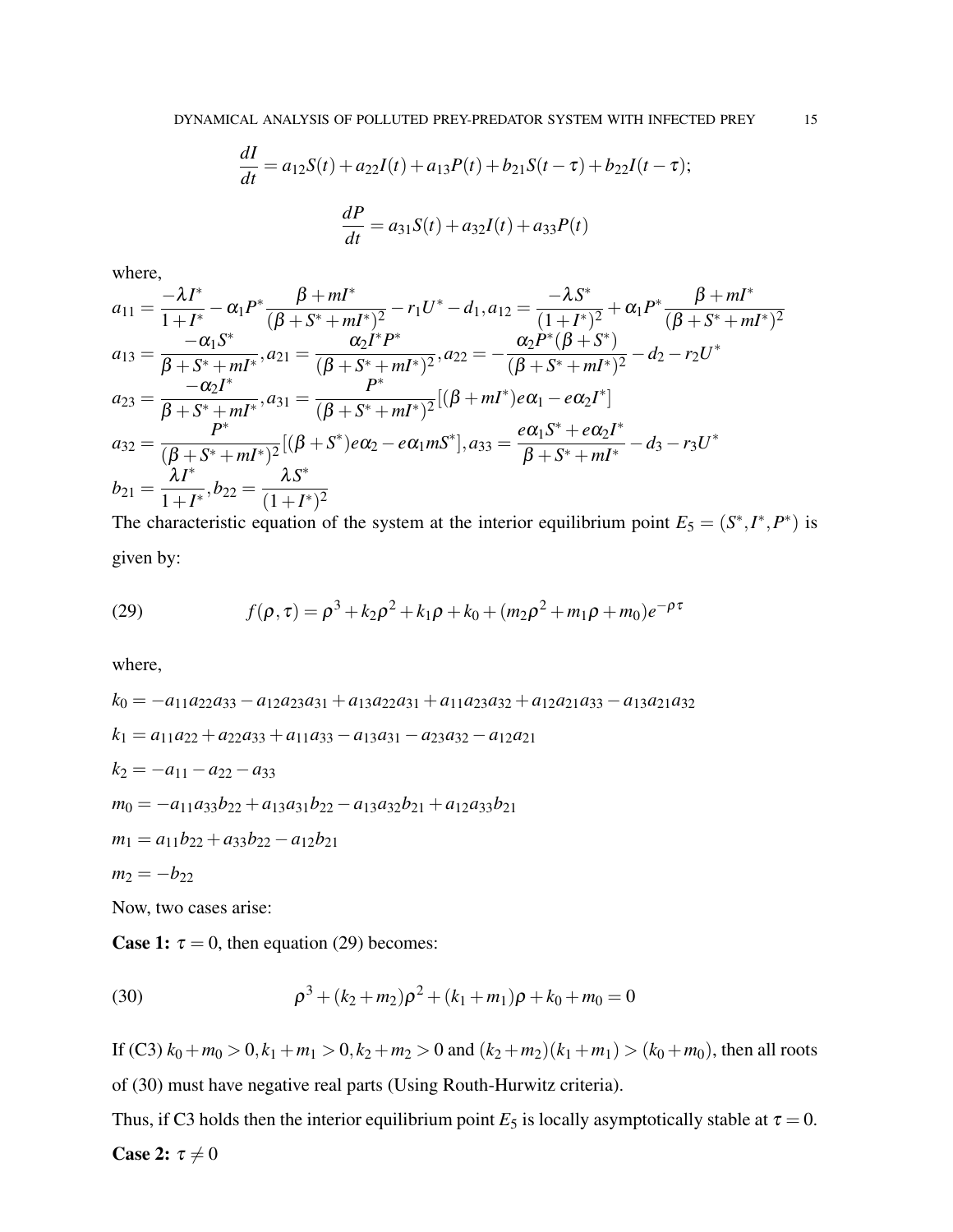$$
\implies i\sigma^3 - k_2\sigma^2 + ik_1\sigma + k_0 + (-m_2\sigma^2 + im_1\sigma + m_0)(\cos\sigma\tau - i\sin\sigma\tau) = 0
$$

Now, we separate the imaginary and real parts and get

$$
-\sigma^3 + k_1 \sigma = -m_2 \sigma^2 \sin \sigma \tau - m_1 \sigma \cos \sigma \tau + m_0 \sin \sigma \tau,
$$
  

$$
-k_2 \sigma^2 + k_0 = m_2 \sigma^2 \cos \sigma \tau - m_1 \sigma \sin \sigma \tau - m_0 \cos \sigma \tau
$$

 $\implies$   $\sigma$  satisfies the following equation:

(31) 
$$
\sigma^6 + (k_2^2 - 2k_1 - m_2^2)\sigma^4 + (k_1^2 - 2k_0k_2 - m_1^2 + 2m_0m_2)\sigma^2 + (k_0^2 + m_0^2) = 0
$$

Let  $\omega = \sigma^2$ , (31) becomes

(32) 
$$
\omega^3 + s_2 \omega^2 + s_1 \omega + s_0 = 0
$$

where

$$
s_2 = k_2^2 - 2m_1 - m_2^2, s_1 = k_1^2 - 2k_0k_2 - m_1^2 + 2m_0m_2, s_0 = k_0^2 + m_0^2
$$

Define a function *f* as:

$$
f(\boldsymbol{\omega}) = \boldsymbol{\omega}^3 + s_2 \boldsymbol{\omega}^2 + s_1 \boldsymbol{\omega} + s_0
$$

Thus, equation (32) has at least one positive root if  $s_0 < 0$ ; it has no positive roots if  $s_0 \ge 0$ and  $\Delta = s_2^2 - 3s_1 \leq 0$ ; and if  $s_0 \geq 0$  and  $\Delta = s_2^2 - 3s_1 > 0$ , then it has positive roots  $\iff$  $\omega^* = \frac{-s_2 + \sqrt{\Delta}}{2}$ 3 and  $f(\boldsymbol{\omega}^*) \leq 0$ . In addition, it is assumed that the coefficients in  $f(\boldsymbol{\omega})$  satisfy the condition (C4):  $s_0 < 0$  or  $s_0 \ge 0$  and  $f(\omega^*) \le 0$ . If this condition holds then (32) has at least one positive root. WLOG we have assumed that (32) has three positive roots, namely  $\omega_1$ ,  $\omega_2$ and  $\omega_3$ . Consequently, (31) has three positive roots  $\sigma_k = \sqrt{\omega_k}$ ,  $k = 1, 2, 3$ .

So, we get

$$
\tau_k^{(j)} = \frac{1}{\sigma_k} \left\{ \arccos \frac{(m_1 - m_2 k_2) \sigma_k^4 + (m_0 k_2 + m_2 k_0 - m_1 k_1) \sigma_k^2 - m_0 k_0}{m_2^2 \sigma_k^4 + (m_1^2 - 2m_0 m_2) \sigma_k^2 + m_0^2} + 2j \Pi \right\},\,
$$

 $k = 1, 2, 3; j = 0, 1, 2...$ , then pair of imaginary roots of (31) are  $\pm i\sigma$  when  $\tau = \tau_k^j$ *k* . Let  $\tau' = min\{\tau_k\}, \sigma' = \sigma_k|_{\tau = \tau'}$ , (k=1,2,3). Let the root of equation (31) near  $\tau = \tau'$  be  $\rho(\tau) =$  $\gamma(\tau) + i\sigma(\tau)$  that satisfies  $\gamma(\tau') = 0, \sigma(\tau') = \sigma'$ . To establish Hopf Bifurcation, we will show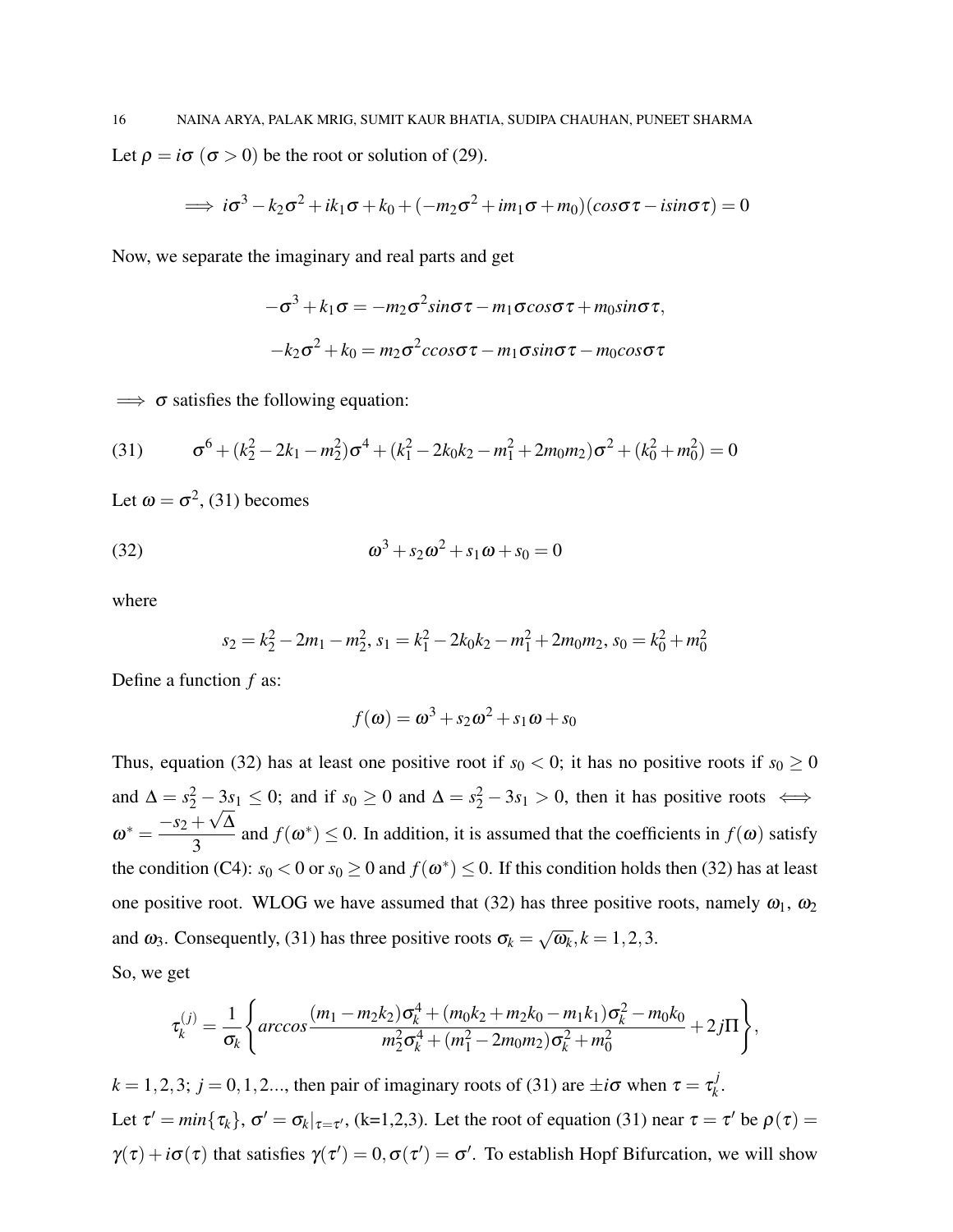that if  $f'(\omega) > 0$ , then  $\frac{dRe(\rho)}{d\tau}|_{\tau=\tau'}$  and  $f'(\omega)$  have same sign and  $\frac{dRe(\rho)}{d\tau}$  $\frac{d\tau}{d\tau}|_{\tau=\tau'}>0.$ Consider equation (31) then derivative of  $\rho$  w.r.t.  $\tau$ , we get:

$$
\left(\frac{d\rho}{d\tau}\right)^{-1} = \frac{(3\rho^2 + 2k_2\rho + k_1)e^{\rho\tau} + 2m_2\rho + m_1}{\rho(m_2\rho^2 + m_1\rho + m_0)} - \frac{\tau}{\rho}
$$

Put  $\rho = i\sigma'$  in the above equation, we get

$$
Re\left[\frac{d\rho}{d\tau}\right]_{\tau=\tau'}^{-1} = Re\left[\frac{(-3\sigma^2 + i2k_2\sigma' + k_1)(cos\sigma'\tau' + isin\sigma'\tau')}{-m_1\sigma^2 + i(-m_2\sigma^3 + m_0\sigma')}\right] + Re\left[\frac{m_1 + i2m_2\sigma'}{-m_1\sigma^2 + i(-m_2\sigma^3 + m_0\sigma')}\right]
$$
  
\n
$$
= -\frac{1}{\Pi}\left\{\left[(k_1 - 3\sigma^2)cos\sigma'\tau' - 2k_2\sigma'sin\sigma'\tau'\right]m_1\sigma'^2 + \left[(k_1 - 3\sigma^2)sin\sigma'\tau' + 2m_2\sigma'cos\sigma'\tau'\right](m_2\sigma'^3 - m_0\sigma') + M\right\}
$$
  
\n
$$
= \frac{\sigma'^2}{\Pi}\left\{3\sigma_0^4 + 2(k_2^2 - 2k_1 - m_2^2)\sigma'^2 + (k_1^2 - 2k_0k_2 - m_1^2 + 2m_0m_2)\right\}
$$
  
\n
$$
= \frac{f'(\sigma'^2)}{(m_1\sigma')^2 + (m_2\sigma'^2 - m_0)^2}
$$

where,  $\prod = \left[ (m_1 \sigma')^2 + (m_2 \sigma'^2 - m_0)^2 \right] \sigma'^2$  and  $M = m_1^2 \sigma'^2 + 2m_2 \sigma' (m_2 \sigma'^3 - m_0 \sigma')$ . Therefore,

$$
sign\left\{\frac{dRe(\rho)}{d\tau}\bigg|_{\tau=\tau'}\right\} = sign\left\{Re\left[\frac{d\rho}{d\tau}\right]_{\tau=\tau'}^{-1}\right\} = sign\{f'(\sigma_0^2)\}
$$

Since  $f'(\sigma'^2) \neq 0$ , therefore  $\frac{dRe(\rho)}{d\tau}|_{\tau=\tau'} \neq 0$ . Let us assume that  $\frac{dRe(\rho)}{d\tau}|_{\tau=\tau'} < 0$ . So, when  $\tau < \tau'$ , the characteristic equation will have roots with positive real parts. This is a contradiction to the local stability of the interior equilibrium point *E*5. Hence, *dRe*(ρ)  $\frac{d\tau}{d\tau}|_{\tau=\tau'}>0.$ 

Thus, based on this analysis we obtain, if (C3)-(C4) hold, then the system defined by equations (9)-(11) at the interior equilibrium point  $E_5$  is locally asymptotically stable when  $\tau \in [0, \tau']$  and unstable when  $\tau > \tau'$  and the system undergoes a Hopf bifrcation at the interior equilibrium point  $E_5$  when  $\tau = \tau'$ .

4.2. Direction of Hopf Bifurcation. In the previous section, we obtained certain conditions under which the given system of equations undergoes Hopf bifurcation, with time delay  $\tau = \tau^{'}$ being the critical parameter. In this section, by taking into account the normal form theory and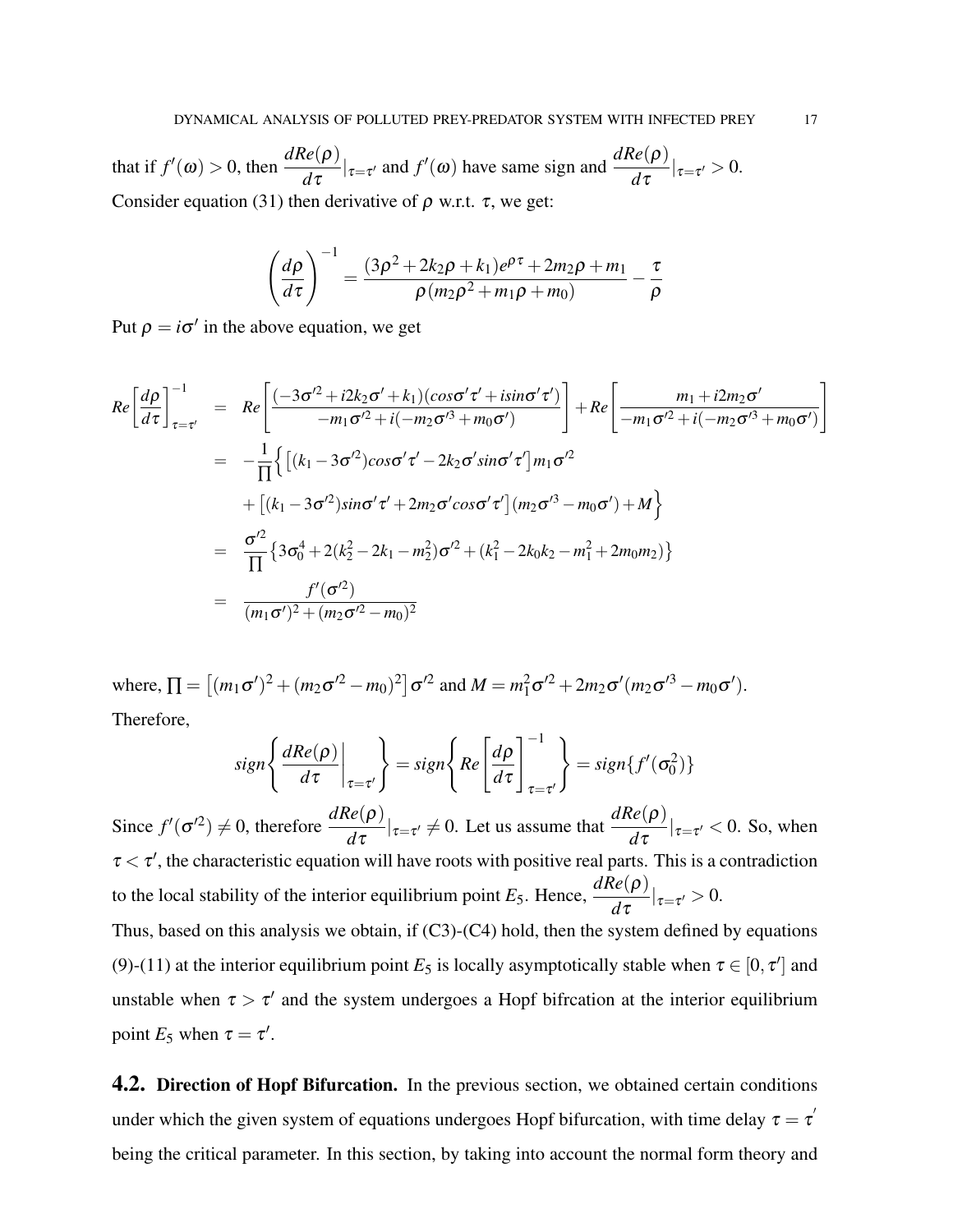the center manifold theorem which were introduced by [12], we will be presenting the formula determining the direction of Hopf bifurcation and will be obtaining conditions for the stability of bifurcating periodic solutions, as well. Since Hopf bifurcation occurs at the critical value  $\tau$ of  $\tau$ , there exists a pair of pure imaginary roots  $\pm i\sigma(\tau')$  of the characteristic equation (29).

Next let,  $x_1 = S - S^*$ ,  $x_2 = I - I^*$ ,  $x_3 = P - P^*$ . We also let  $t \to \tau t$ , and  $\tau = \tau' + \mu$ . Then, the system finally takes the form of an FDE in  $C = C([-1,0], \mathbb{R}^3 \text{ as : }$ 

(33) 
$$
\dot{x}(t) = L_{\mu}(x_t) + F(\mu, x_t)
$$

where  $x(t) = (x_1(t), x_2(t), x_3(t))^T \in \mathbb{R}^3$  and  $L_\mu : C \to \mathbb{R}^3$ ,  $F : C \times \mathbb{R} \to \mathbb{R}^3$  are given respectively by :

 $L_{\mu}(\psi) = (\tau' + \mu)L_1\psi(0) + (\tau' + \mu)L_2\psi(-1)$  and  $F(\mu, \psi) = (\tau' + \mu)F_1$ where,

$$
L_1 = \begin{bmatrix} a_{11} & a_{12} & a_{13} \\ a_{21} & a_{22} & a_{23} \\ a_{31} & a_{32} & a_{33} \end{bmatrix},
$$

$$
L_2 = \begin{bmatrix} 0 & 0 & 0 \\ b_{21} & b_{22} & 0 \\ 0 & 0 & 0 \end{bmatrix}
$$

and

$$
F_1 = \begin{bmatrix} -\lambda \psi_1(0) \psi_2(0) - \alpha_1 \psi_1(0) \psi_3(0) \\ -\alpha_2 \psi_2(0) \psi_3(0) + \lambda \psi_1(-1) \psi_2(-1) \\ e \alpha_1 \psi_1(0) \psi_3(0) - e \alpha_2 \psi_2(0) \psi_3(0) \end{bmatrix}
$$

We also have that,  $\psi = (\psi_1, \psi_2, \psi_3)^T \in C$ , and  $x_t(\theta) = x(t + \theta)$  for  $\theta \in [-1, 0]$ .

By the Riesz Representation theorem, there exists a function  $\sigma(\theta,\mu)$  of bounded variation for  $\theta \in [-1,0]$ , such that

(34) 
$$
L_{\mu}(\psi) = \int_{-1}^{0} d\sigma(\theta, \mu) \psi(\theta)
$$

for  $\psi \in C$ .

Infact, we can take

(35) 
$$
\sigma(\theta,\mu)=(\tau'+\mu)L_1\delta(\theta)+(\tau'+\mu)L_2\delta(\theta+1)
$$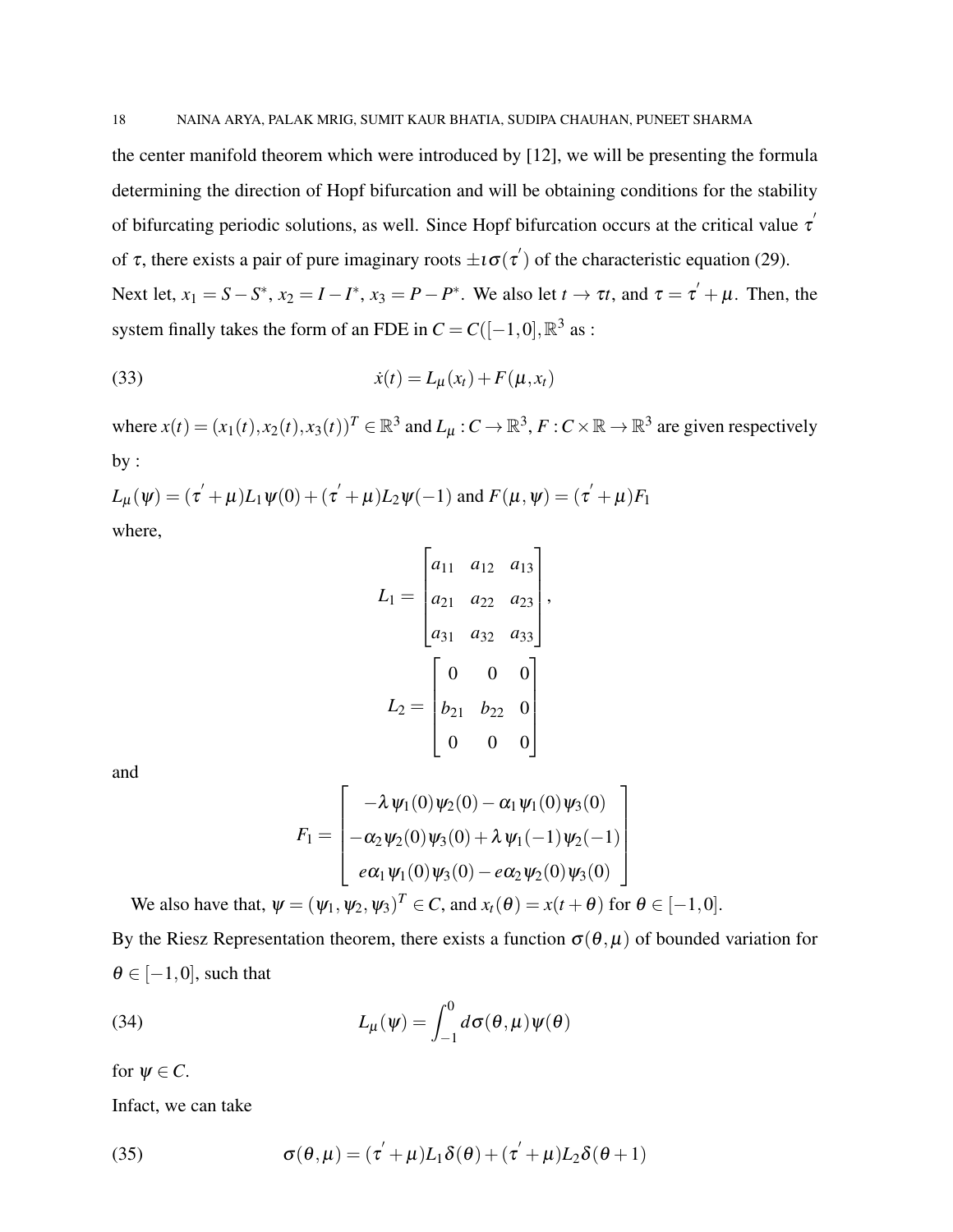where,  $L_1, L_2$  have already been given above, and  $\delta(\theta)$  is Dirac delta function. Next, for  $\psi \in C^1([-1,0],\mathbb{R}^3)$ , we define the following :

$$
A(\mu)\psi = \begin{cases} \frac{d\psi(\theta)}{d\theta}, & \theta \in [-1,0) \\ \int_{-1}^{0} d\sigma(s,\mu)\psi(s), & \theta = 0 \end{cases}
$$

and,

$$
R(\mu)\psi = \begin{cases} 0, & \theta \in [-1,0) \\ F(\mu,\psi), & \theta = 0 \end{cases}
$$

Then, the system (34) is equivalent to,

(36) ˙*x<sup>t</sup>* = *A*(µ)*x<sup>t</sup>* +*R*(µ)*x<sup>t</sup>*

where,  $x_t(\theta) = x(t + \theta)$  for  $\theta \in [-1,0]$ .

Next, for  $\varphi \in C^1([0,1], \mathbb{R}^3)$ , the adjoint operator  $A^*$  of *A* can be defined as,

$$
A^*\varphi(s) = \begin{cases} \frac{-d\varphi(s)}{ds}, & s \in (0,1] \\ \int_{-1}^0 d\sigma^T(t,0)\varphi(-t), & s = 0 \end{cases}
$$

and hence for  $\psi \in ([-1,0], \mathbb{R}^3)$ ,  $\varphi \in ([0,1], \mathbb{R}^3)$  a bilinear inner product, in order to normalize the eigenvalues of  $A$  and  $A^*$  can be defined as follows:

(37) 
$$
\langle \varphi(s), \psi(\theta) \rangle = \bar{\varphi}(0) \psi(0) - \int_{-1}^{0} \int_{\gamma=0}^{\theta} \bar{\varphi}(\gamma - \theta) d\sigma(\theta) \psi(\gamma) d\gamma
$$

where  $\sigma(\theta) = \sigma(\theta, 0)$ , and  $\bar{\varphi}$  is the complex conjugate of  $\varphi$ . It can be verified that the operators *A* and  $A^*$  are adjoint operators with respect to this bilinear form. Thus, since  $\pm i\sigma'\tau'$  are eigenvalues of  $A(0)$ , they are the eigenvalues of  $A^*$  as well.

We need to compute the eigenvectors of  $A(0)$  and  $A^*$  corresponding to the eigenvalues  $i\sigma'\tau'$ and  $-i\sigma'\tau'$ , respectively.

Let us suppose that  $q(\theta) = (1, \alpha', \beta')^T e^{i\sigma' \tau' \theta}$  is the eigenvector of A(0) corresponding to  $i\sigma' \tau'$ . Then,  $A(0)q(\theta) = \lambda q(\theta)$ , that is,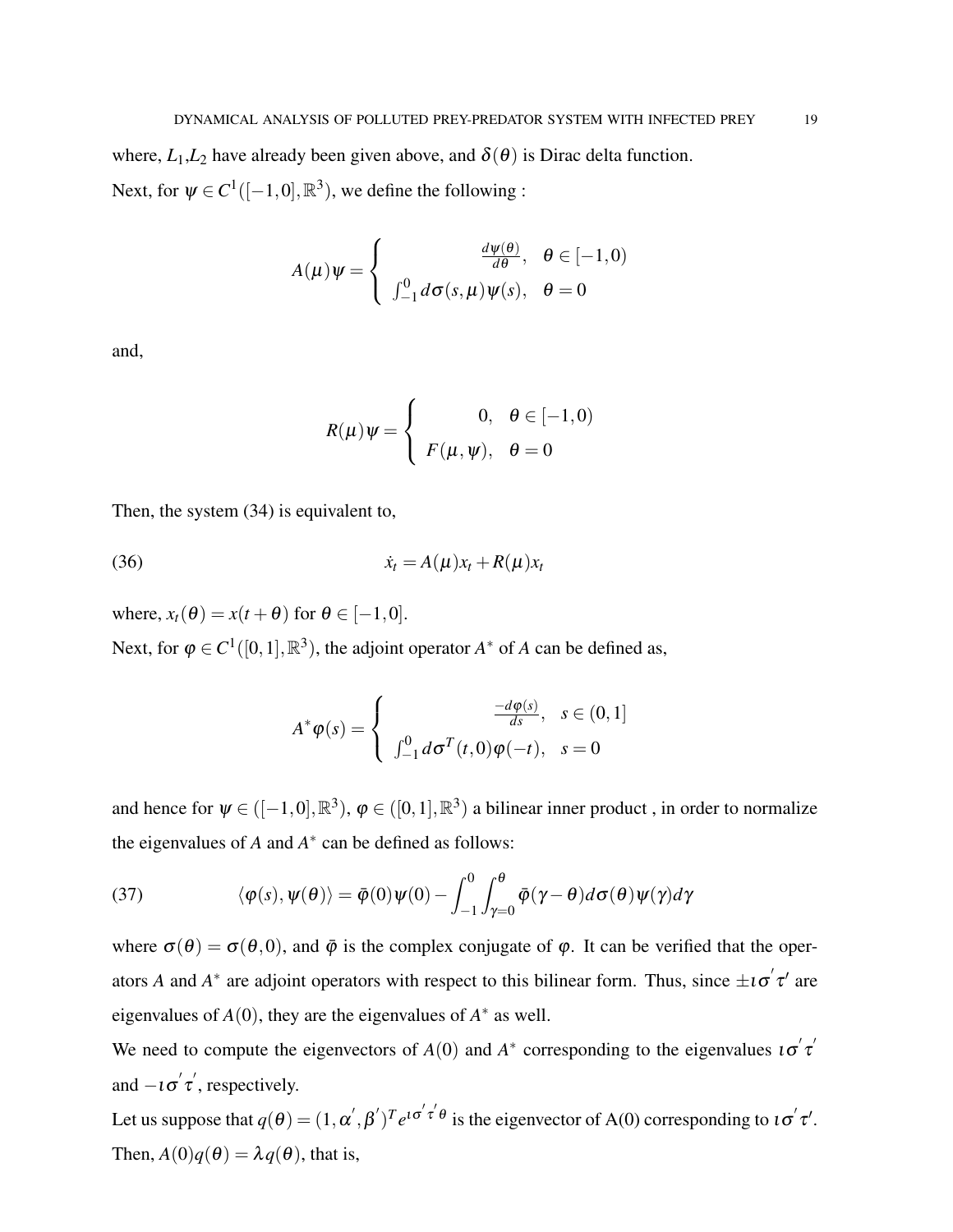$A(0)q(\theta) = i \sigma' \tau' q(\theta)$  or  $[\lambda I - A(0)]q(0) = 0$  which gives the following :

$$
\tau \begin{bmatrix} 1\sigma' - a_{11} & -a_{12} & -a_{13} \\ -a_{21} - b_{21}e^{-t\sigma'\tau'} & t\sigma' - a_{22} - b_{22}e^{-t\tau'\sigma'} & -a_{23} \\ -a_{31} & -a_{32} & t\sigma' - a_{33} \end{bmatrix} \begin{bmatrix} 1 \\ \alpha' \\ \beta' \end{bmatrix} = \begin{bmatrix} 0 \\ 0 \\ 0 \end{bmatrix}
$$

or

$$
\begin{bmatrix} t\sigma' - a_{11} & -a_{12} & -a_{13} \\ -a_{21} - b_{21}e^{-t\sigma'\tau'} & t\sigma' - a_{22} - b_{22}e^{-t\tau'\sigma'} & -a_{23} \\ -a_{31} & -a_{32} & t\sigma' - a_{33} \end{bmatrix} \begin{bmatrix} 1 \\ \alpha' \\ \beta' \end{bmatrix} = \begin{bmatrix} 0 \\ 0 \\ 0 \end{bmatrix}
$$

(since  $\tau' \neq 0$ )

And, on solving this we get, 
$$
q(0) = (1, \alpha', \beta')^T
$$
, where,  
\n
$$
\alpha' = \frac{a_{23}(t\sigma' - a_{11}) - a_{13}a_{12}(a_{21} + b_{21}e^{-t\sigma'\tau'})}{a_{12}a_{23} - a_{12}a_{13}(t\sigma' - a_{22} - b_{22}e^{-t\sigma'\tau'})}
$$
, and  $\beta' = \frac{a_{31} + a_{32}\alpha'}{t\sigma' - a_{33}}$   
\nNext, let us suppose that  $q^*(\theta) = D(1, (\alpha')^*, (\beta')^*)e^{t\sigma'\tau'\theta}$  be the eigenvector of  $A^*$  corresponding to the eigenvalue  $-t\sigma'\tau'$ , and hence in a similar manner we can obtain  
\n
$$
(\alpha')^* = -\frac{(t\sigma' + a_{11})a_{32} + a_{31}a_{12}a_{21} + a_{31}a_{12}b_{21}e^{t\sigma'\tau'}}{a_{21}a_{32} + a_{21}a_{31}(t\sigma' + a_{22}) + (b_{21}a_{32} + b_{22}a_{21}a_{31})e^{t\sigma'\tau'}}
$$
 and  
\n
$$
(\beta')^* = -\frac{a_{13} + a_{23}(\alpha')^*}{t\sigma' + a_{33}}
$$
  
\nFrom (37) we get

From (37) we get,

$$
\langle q^*(s), q(\theta) \rangle = \bar{D}(1, (\alpha^7)^*, (\beta^7)^*) (1, \alpha^7, \beta^7)
$$
  

$$
- \int_{-1}^0 \int_{\gamma=0}^{\theta} \bar{D}(1, (\alpha^7)^*, (\beta^7)^*) e^{-i\sigma^7 \tau^7} (\gamma-\theta) d\eta(\theta) (1, \alpha^7, \beta^7)^T e^{i\sigma^7 \tau^7} d\gamma
$$
  

$$
= \bar{D}[1+(\alpha^7)^* \alpha^7 + (\beta^7)^* \beta^7 - (1, (\alpha^7)^*, (\beta^7)^*) \int_{-1}^0 \theta e^{i\sigma^7 \tau^7} d\eta(\theta) (1, \alpha^7, \beta^7)^T
$$

Now let  $\psi(\theta) = \theta e^{i \sigma' \tau' \theta}$  $\Rightarrow \psi(0) = 0$ , and  $\psi(-1) = -e^{-i\sigma'\tau'}$ 

Thus, from (34) and the definition of  $\psi$  as taken above we finally get that,

$$
\langle q^*(s), q(\theta) \rangle = \bar{D} [1 + (\alpha')^* \alpha' + (\beta')^* \beta' - \tau' (I^* + \alpha' S^*)(\alpha')^* \beta e^{-b\tau'} e^{-i\sigma'\tau'}]
$$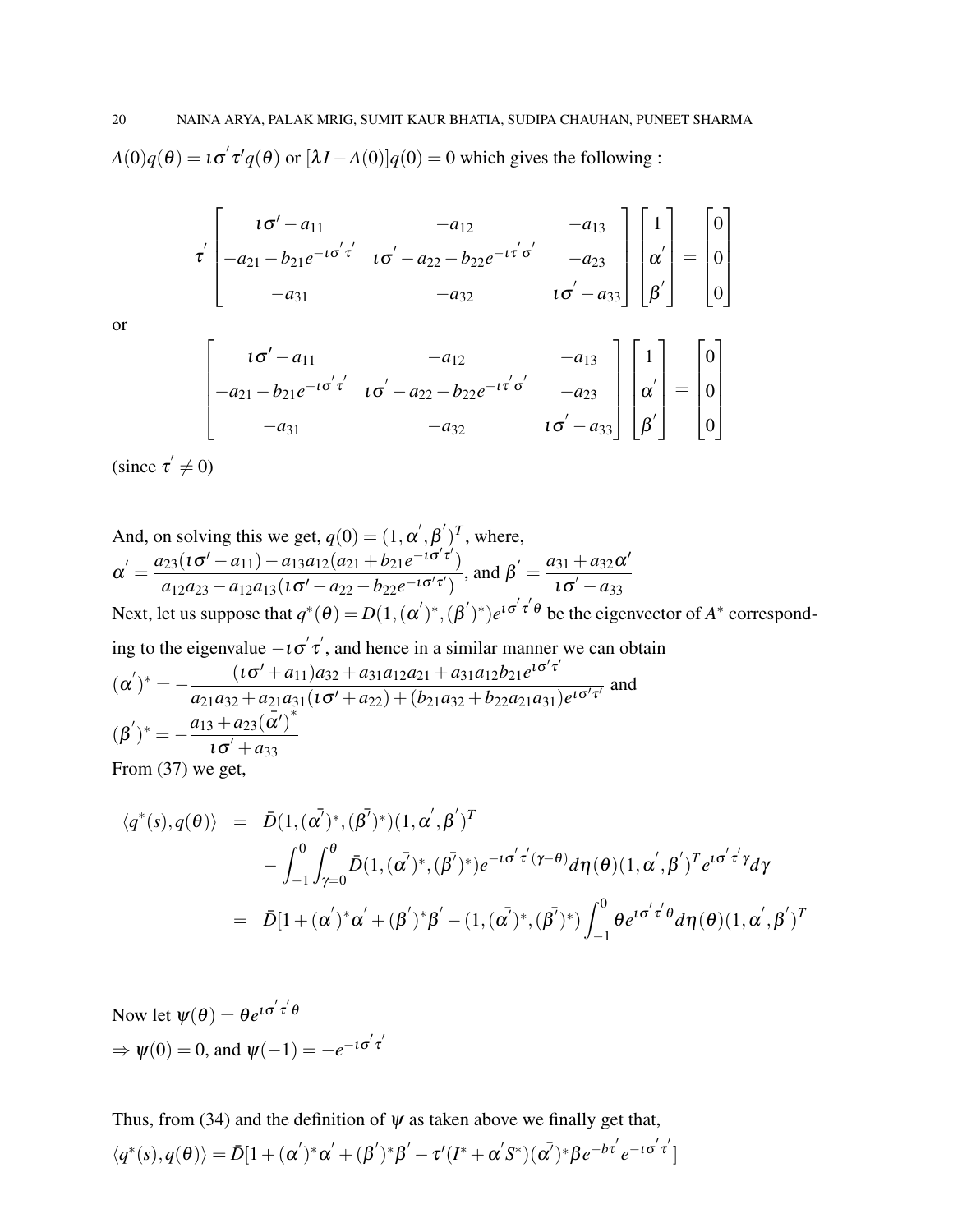Hence,

$$
\bar{D} = \frac{1}{[1+(\alpha')^*\alpha'+(\beta')^*\beta'-\tau'(I^*+\alpha'\overline{S^*})(\alpha')^*\beta e^{-b\tau'}e^{-i\sigma'\tau'}]}
$$
 such that  $\langle q^*(s), q(\theta) \rangle = 1$ , and  $\langle q^*(s), \bar{q}(\theta) \rangle = 0$ .

In the remaining part of this section, using the same ideas as in [12], we now compute the coordinates in order to describe the center manifold  $C_0$  at  $\mu = 0$ . Let  $x_t$  be the solution of (36) when  $\mu = 0$ .

Next, define

(38) 
$$
\tilde{z}(t) = \langle q^*, x_t \rangle, W(t, \theta) = x_t - 2Re[\tilde{z}(t)q(\theta)]
$$

Now, on the center manifold  $C_0$ , we have

(39) 
$$
W(t, \theta) = W(\tilde{z}(t), \bar{\tilde{z}}(t), \theta) = W_{20}(\theta) \frac{\tilde{z}^2}{2} + W_{11}(\theta) \tilde{z} \bar{\tilde{z}} + W_{02}(\theta) \frac{\bar{z}^2}{2} + \dots
$$

where  $\tilde{z}$  and  $\bar{\tilde{z}}$  are local coordinates for the center manifold  $C_0$  in the direction of  $q^*$  and  $\bar{q^*}$ . We note that W is real if  $x_t$  is real and we will be considering the real solutions only.

From (38) we have,

$$
\dot{\tilde{z}}(t) = \langle q^*, \dot{x}_t \rangle
$$
\n
$$
= \langle q^*, A(\mu)x_t + R(\mu)x_t \rangle \text{ (from (36))}
$$
\n
$$
= \langle A^*(\mu)q^*, x_t \rangle + \langle q^*, R(\mu)x_t \rangle
$$
\n
$$
= \iota \sigma' \tau' \tilde{z}(t) + \langle q^*, R(\mu)x_t \rangle \text{ (since } A^*q^* = \bar{\lambda}q^*)
$$
\n
$$
= \iota \sigma' \tau' \tilde{z}(t) + \bar{q}^*(0)F(0, x_t) \text{ (from the definition of bilinear product, i.e (37) and taking } \theta = 0)
$$
\n
$$
= \iota \sigma' \tau' \tilde{z}(t) + \bar{q}^*(0)F(0, W(\tilde{z}, \bar{\tilde{z}}, 0) + 2Re[\tilde{z}q(0)]) \text{ (from (38))}
$$
\n
$$
= \iota \sigma' \tau' \tilde{z}(t) + \bar{q}^*(0)F_0(\tilde{z}, \bar{\tilde{z}})
$$
\n
$$
= \iota \sigma' \tau' \tilde{z}(t) + g(\tilde{z}, \bar{\tilde{z}})
$$

where,

(40) 
$$
g(\tilde{z}, \tilde{\bar{z}}) = \bar{q}^*(0) F_0(\tilde{z}, \tilde{\bar{z}}) = g_{20} \frac{\tilde{z}^2}{2} + g_{11} \tilde{z} \tilde{\bar{z}} + g_{02} \frac{\tilde{\bar{z}}^2}{2} + g_{21} \frac{\tilde{z}^2 \tilde{\bar{z}}}{2} + \dots
$$

From (38) we have,

$$
x_t(\theta) = (x_{1t}(\theta), x_{2t}(\theta), x_{3t}(\theta)) = W(t, \theta) + \tilde{z}q(\theta) + \tilde{\bar{z}}\bar{q}(\theta)
$$
 and  $q(\theta) = (1, \alpha', \beta')^T e^{i\theta \sigma' \tau'}$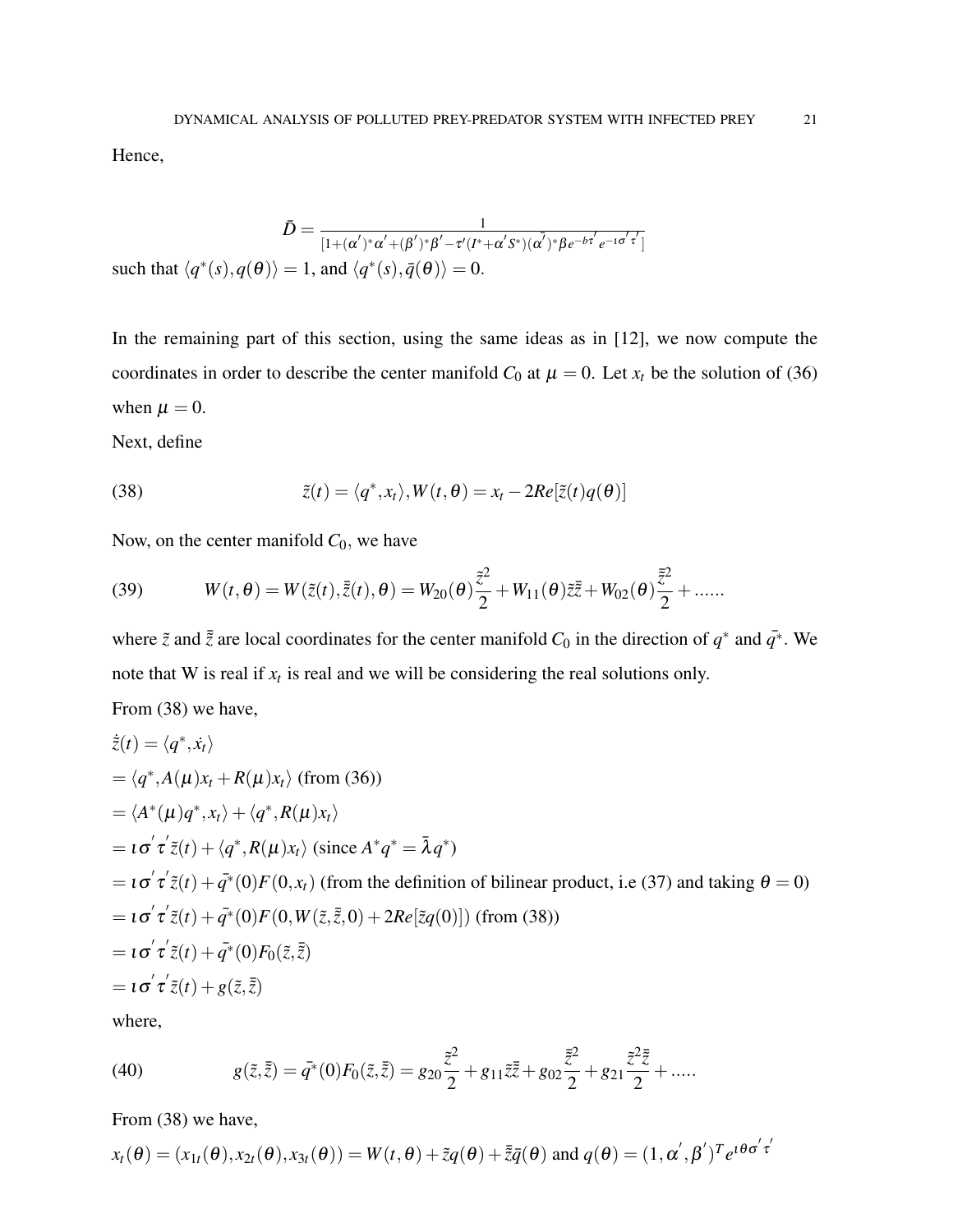And thus we can obtain that,

$$
x_{1t}(0) = W_{20}^{(1)}(0)\tilde{z}^{2} + W_{11}^{(1)}(0)\tilde{z}\tilde{z} + W_{02}^{(1)}(0)\tilde{z}^{2} + \tilde{z} + \tilde{z} + O(|\tilde{z}, \tilde{z}|^{3}),
$$
  
\n
$$
x_{2t}(0) = W_{20}^{(2)}(0)\tilde{z}^{2} + W_{11}^{(2)}(0)\tilde{z}\tilde{z} + W_{02}^{(2)}(0)\tilde{z}^{2} + \alpha'\tilde{z} + \tilde{\alpha}'\tilde{z} + O(|\tilde{z}, \tilde{z}|^{3}),
$$
  
\n
$$
x_{3t}(0) = W_{20}^{(3)}(0)\tilde{z}^{2} + W_{11}^{(3)}(0)\tilde{z}\tilde{z} + W_{02}^{(3)}(0)\tilde{z}^{2} + \beta'\tilde{z} + \tilde{\beta}'\tilde{z} + O(|\tilde{z}, \tilde{z}|^{3}),
$$
  
\n
$$
x_{1t}(-1) = W_{20}^{(1)}(-1)\tilde{z}^{2} + W_{11}^{(1)}(-1)\tilde{z}\tilde{z} + W_{02}^{(1)}(-1)\tilde{z}^{2} + \tilde{z} + \tilde{z} + O(|\tilde{z}, \tilde{z}|^{3}),
$$
  
\n
$$
x_{2t}(-1) = W_{20}^{(2)}(-1)\tilde{z}^{2} + W_{11}^{(2)}(-1)\tilde{z}\tilde{z} + W_{02}^{(2)}(-1)\tilde{z}^{2} + \alpha'\tilde{z}e^{-i\sigma'\tau'} + \tilde{\alpha}'\tilde{z}e^{i\sigma'\tau'} + O(|\tilde{z}, \tilde{z}|^{3}),
$$
  
\n
$$
x_{3t}(-1) = W_{20}^{(3)}(-1)\tilde{z}^{2} + W_{11}^{(3)}(-1)\tilde{z}\tilde{z} + W_{02}^{(3)}(-1)\tilde{z}^{2} + \beta'\tilde{z}e^{-i\sigma'\tau'} + \tilde{\beta}'\tilde{z}e^{i\sigma'\tau'} + O(|\tilde{z}, \tilde{z}|^{3}),
$$
  
\n

From the definition of  $F(\mu, x_t)$  we get,

$$
g(\tilde{z},\tilde{\bar{z}}) = \tau' \bar{D}(1,(\alpha^7)^*,(\beta^7)^*) \begin{bmatrix} -\lambda x_{1t}(0)x_{2t}(0) - \alpha_1 x_{1t}(0)x_{3t}(0) \\ -\alpha_2 x_{2t}(0)x_{3t}(0) + \lambda x_{1t}(-1)x_{2t}(-1) \\ e\alpha_1 x_{1t}(0)x_{3t}(0) - e\alpha_2 x_{2t}(0)x_{3t}(0) \end{bmatrix}
$$

Simplifying and comparing the coefficients with (40), we get:  $g_{20} = 2\tau^{'}\bar{D}\Big[-\lambda\,\alpha'+\lambda\,\alpha'(\bar{\alpha}')^*e^{-\mathrm{i}\,\sigma'\tau'} - \alpha_1\beta'+e\alpha_1\beta'(\beta^{\bar{\imath}})^* - \alpha_2\alpha'(\alpha^{\bar{\imath}})^*\beta' + e\alpha_2\alpha'\beta'(\beta^{\bar{\imath}})^*\Big]$ 

$$
g_{11} = 2\tau' \bar{D} \Big[ -\lambda Re \{ \alpha' \} + (\bar{\alpha'})^* \lambda Re \{ \alpha' e^{-i\sigma' \tau'} \} + (-\alpha_1 + (\bar{\beta'})^* e \alpha_1) Re \{ \beta' \} + (-\alpha_2 (\bar{\alpha'})^* + (\bar{\beta'})^* e \alpha_2) Re \{ \alpha' \bar{\beta'} \} \Big] g_{02} = 2\tau' \bar{D} \Big[ -\lambda \bar{\alpha'} + \lambda (\bar{\alpha'})^* \bar{\alpha'} e^{i\sigma' \tau'} + (-\alpha_1 + (\bar{\beta'})^* e \alpha_1) \bar{\beta'} + (-\alpha_2 (\bar{\alpha'})^* + (\bar{\beta'})^* e \alpha_2) \bar{\alpha'} \bar{\beta'} \Big] g_{21} = \tau' \bar{D} \Big[ -\lambda (\bar{\alpha'} W_{20}^{(1)}(0) + W_{20}^{(2)}(0)) + \lambda (\bar{\alpha'})^* (\bar{\alpha'} e^{i\sigma' \tau'} W_{20}^{(1)}(-1) + W_{20}^{(2)}(-1)) + (-\alpha_1 + (\bar{\beta'})^* e \alpha_1) (\bar{\beta'} W_{20}^{(1)}(0) + W_{30}^{(3)}(0)) + (-\alpha_2 (\bar{\alpha'})^* + (\bar{\beta'})^* e \alpha_2) (\bar{\beta'} W_{20}^{(2)}(0) + W_{20}^{(3)}(0)) \Big]
$$

We can clearly see that in order to determine  $g_{21}$ , we will have to compute  $W_{20}(\theta)$  and  $W_{11}(\theta)$ . From (36) and (38) we have:

$$
\dot{W} = \dot{x}_t - 2Re[\dot{\tilde{z}}(t)q(\theta)]
$$
\n
$$
= A(\mu)x_t + R(\mu)x_t - 2Re[(\iota \sigma' \tau' \tilde{z}(t) + \bar{q}^*(0)F_0(\tilde{z}, \tilde{\tilde{z}}))q(\theta)]
$$
\n
$$
= A(\mu)x_t + R(\mu)x_t - 2Re[\iota \sigma' \tau' \tilde{z}(t)q(\theta)] - 2Re[\bar{q}^*(0)F_0(\tilde{z}, \tilde{\tilde{z}})q(\theta)]
$$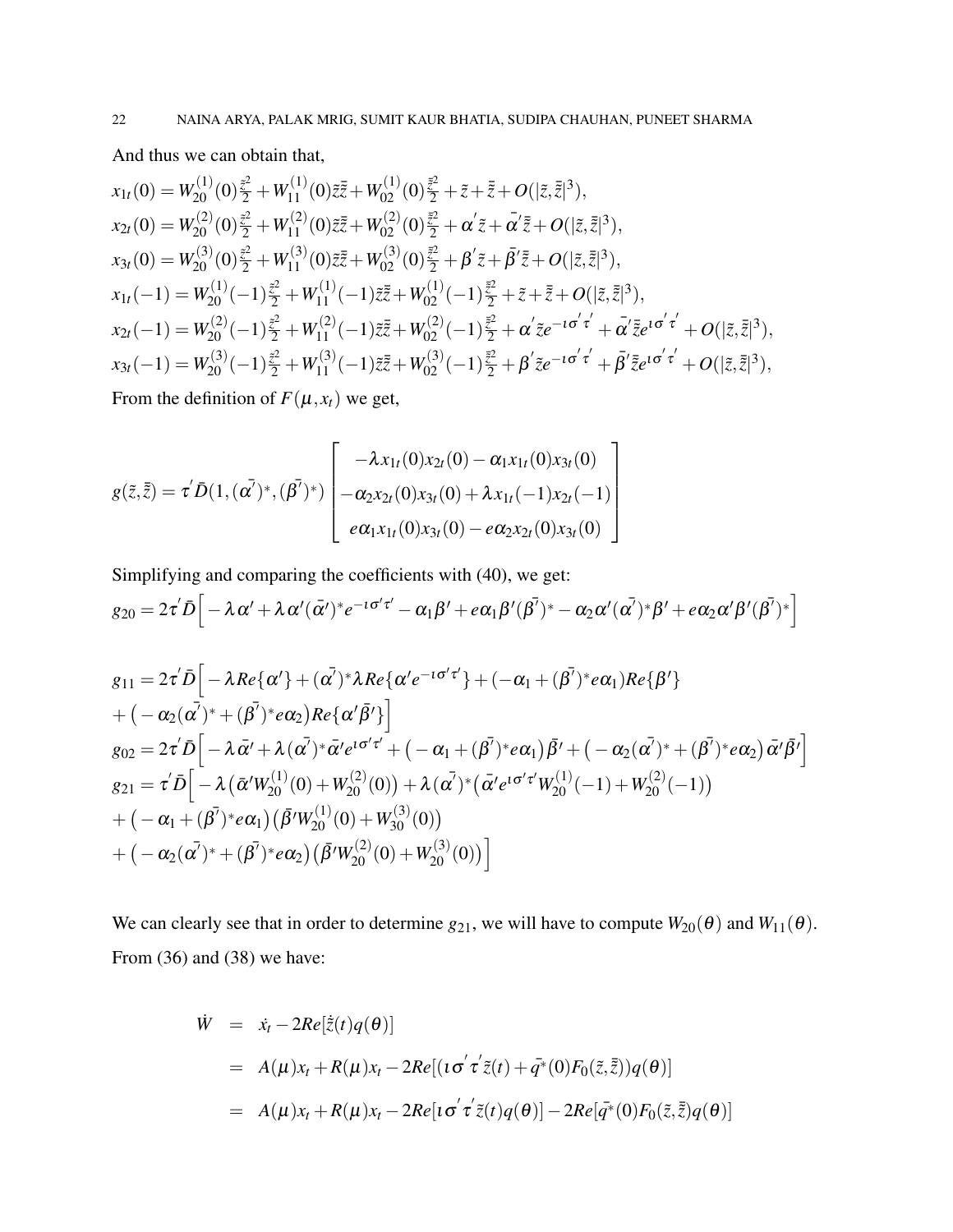Therefore,

$$
\dot{W} = \begin{cases}\nAW - 2Re[\bar{q}^*(0)F_0(\tilde{z}, \tilde{\bar{z}})q(\theta)], & \theta \in [-1, 0) \\
AW - 2Re[\bar{q}^*(0)F_0(\tilde{z}, \tilde{\bar{z}})q(\theta)] + F_0, & \theta = 0\n\end{cases}
$$

(using the definition of *AW* and  $R(\mu)x_t$ )

Therefore, let

(41) 
$$
\dot{W} = AW + \tilde{H}(\tilde{z}, \bar{\tilde{z}}, \theta)
$$

where,

(42) 
$$
\tilde{H}(\tilde{z},\bar{\tilde{z}},\theta) = \tilde{H}_{20}(\theta)\frac{\tilde{z}^2}{2} + \tilde{H}_{11}(\theta)\tilde{z}\bar{\tilde{z}} + \tilde{H}_{02}(\theta)\frac{\tilde{\tilde{z}}^2}{2} + \dots
$$

On the other hand, on the center manifold  $C_0$  near the origin,  $\dot{W} = W_{\tilde{z}} \dot{\tilde{z}} + W_{\tilde{z}} \dot{\tilde{z}}$ Using (41) to compare the coefficients, we finally arrive at the following,

(43) 
$$
(A - 2i\sigma' \tau')W_{20}(\theta) = -\tilde{H}_{20}(\theta), AW_{11}(\theta) = -\tilde{H}_{11}(\theta)
$$

From (41) we also have that  $\tilde{H}(\tilde{z}, \tilde{\bar{z}}, \theta) = -2Re[\bar{q}^*(0)F_0(\tilde{z}, \tilde{\bar{z}})q(\theta)]$ , for  $\theta \in [-1, 0)$ . That is,

$$
\tilde{H}(\tilde{z},\bar{\tilde{z}},\theta) = -\bar{q}^*(0)F_0(\tilde{z},\bar{\tilde{z}})q(\theta) - q^*(0)\bar{F}_0(\tilde{z},\bar{\tilde{z}})\bar{q}(\theta) \n= -(g_{20}\frac{\tilde{z}^2}{2} + g_{11}\tilde{z}\bar{\tilde{z}} + g_{02}\frac{\tilde{z}^2}{2} + g_{21}\frac{\tilde{z}^2\bar{z}}{2} + \cdots)q(\theta) - (\bar{g}_{20}\frac{\tilde{z}^2}{2} + \bar{g}_{11}\tilde{z}\bar{\tilde{z}} + \bar{g}_{02}\frac{\tilde{z}^2}{2} + \bar{g}_{21}\frac{\tilde{z}^2\tilde{z}}{2})q(\theta)
$$

Now equating this with (42), and comparing the coefficients, we have,

(44) 
$$
\tilde{H}_{20}(\theta) = -g_{20}q(\theta) - g_{02}q(\theta), \tilde{H}_{11}(\theta) = -g_{11}q(\theta) - g_{11}q(\theta)
$$

From (43), (44) and the definition of *A* for  $\theta \in [-1,0)$ , we get,

(45) 
$$
\dot{W}_{20}(\theta) = 2\iota\sigma'\tau'W_{20}(\theta) + g_{20}q(\theta) + g_{02}q(\theta)
$$

Note that,  $q(\theta) = q(0)e^{i\sigma' \tau' \theta}$ . Hence, putting this value in (45), and solving it((45) being a linear differential equation), we get:

(46) 
$$
W_{20}(\theta) = \frac{lg_{20}}{\sigma' \tau'} q(0) e^{i \sigma' \tau' \theta} + \frac{l \bar{g}_{02}}{3 \sigma' \tau'} \bar{q}(0) e^{-i \sigma' \tau' \theta} + \tilde{E}_1 e^{2i \sigma' \tau' \theta}
$$

where  $\tilde{E}_1 = (\tilde{E}_1^{(1)})$  $\tilde{L}_1^{(1)},\tilde{E}_1^{(2)}$  $\tilde{L}_1^{(2)},\tilde{E}_1^{(3)}$  $\binom{3}{1}$   $\in \mathbb{R}^3$  is a constant vector. Similarly we can get,

(47) 
$$
W_{11}(\theta) = -\frac{lg_{11}}{\sigma'\tau'}q(0)e^{i\sigma'\tau'\theta} + \frac{l\bar{g}_{11}}{\sigma'\tau'}\bar{q}(0)e^{-i\sigma'\tau'\theta} + \tilde{E}_2
$$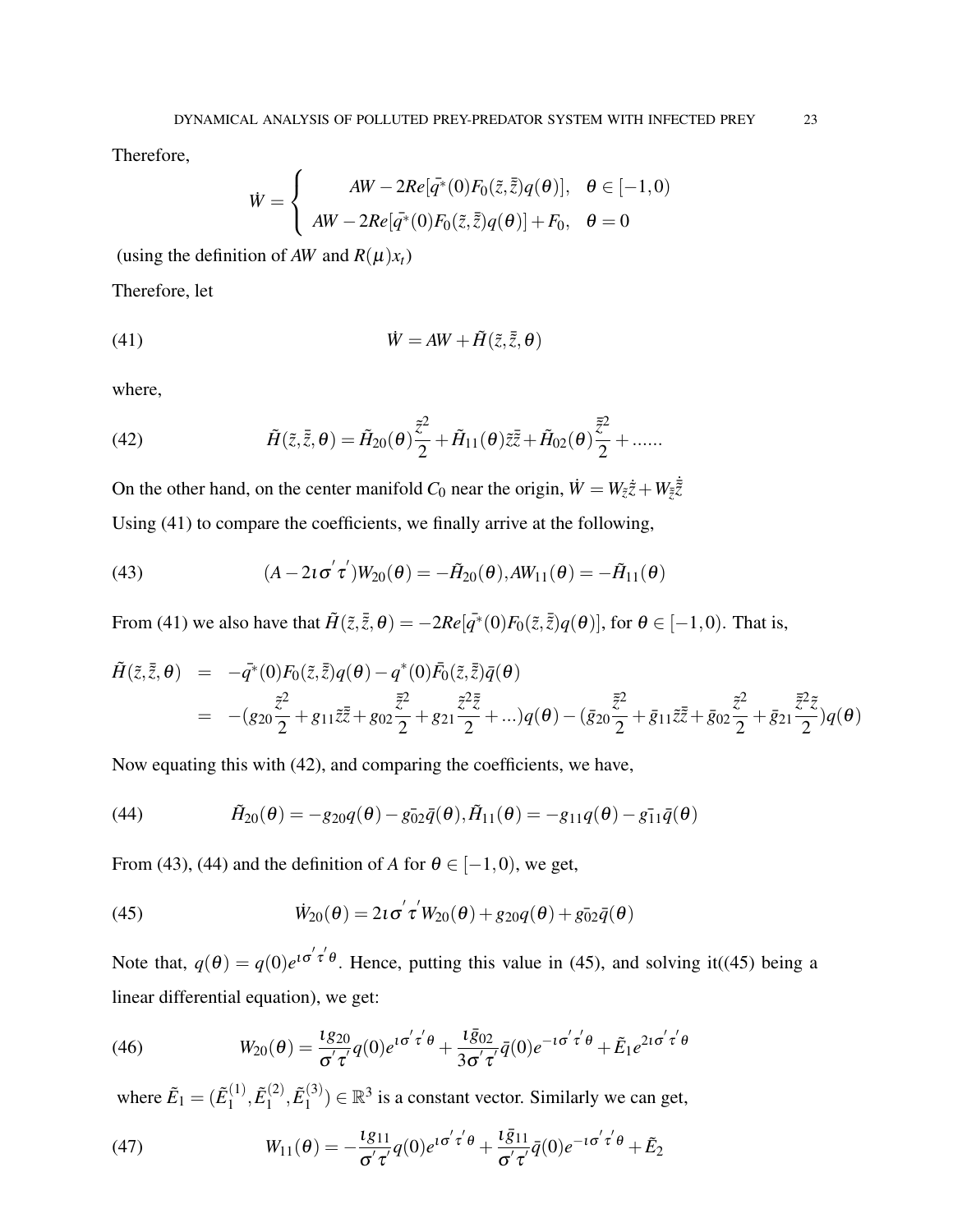where  $\tilde{E}_2 = (\tilde{E}_2^{(1)}$  $\tilde{\epsilon}_2^{(1)},\tilde{E}_2^{(2)}$  $\tilde{\epsilon}_2^{(2)},\tilde{E}_2^{(3)}$  $\binom{13}{2}$   $\in \mathbb{R}^3$  is a constant vector. Further, we will be finding  $\tilde{E}_1$  and  $\tilde{E}_2$ .

From the definition of A at  $\theta = 0$ , and (43), we have,

(48) 
$$
\int_{-1}^{0} d\sigma(\theta) W_{20}(\theta) = 2i \sigma' \tau' W_{20}(0) - \tilde{H}_{20}(0)
$$

(49) 
$$
\int_{-1}^{0} d\sigma(\theta) W_{11}(\theta) = -\tilde{H}_{11}(0)
$$

where,  $\sigma(\theta) = \sigma(0, \theta)$  (since  $\mu = 0$ )

Also, from(41) we have that for  $\theta = 0$ ,  $\tilde{H}(\tilde{z}, \tilde{\bar{z}}, \theta) = -2Re[\bar{q}^*(0)F_0(\tilde{z}, \tilde{\bar{z}})q(\theta)] + F_0$ . That is,

$$
\tilde{H}(\tilde{z}, \tilde{\bar{z}}, \theta) = -\bar{q}^*(0) F_0(\tilde{z}, \tilde{\bar{z}}) q(\theta) - q^*(0) \bar{F}_0(\tilde{z}, \tilde{\bar{z}}) \bar{q}(\theta) + F_0
$$
\n
$$
= -(g_{20} \frac{\tilde{z}^2}{2} + g_{11} \tilde{z} \bar{\bar{z}} + g_{02} \frac{\tilde{z}^2}{2} + g_{21} \frac{\tilde{z}^2 \bar{z}}{2} + \ldots) q(\theta) - (\bar{g}_{20} \frac{\tilde{z}^2}{2} + \bar{g}_{11} \tilde{z} \bar{\bar{z}} + \bar{g}_{02} \frac{\tilde{z}^2}{2} + \bar{g}_{21} \frac{\tilde{z}^2 \tilde{z}}{2}) q(\theta)
$$
\n
$$
+ F_0
$$

where

$$
F_0 = \tau \begin{bmatrix} -\lambda x_{1t}(0)x_{2t}(0) - \alpha_1 x_{1t}(0)x_{3t}(0) \\ -\alpha_2 x_{2t}(0)x_{3t}(0) + \lambda x_{1t}(-1)x_{2t}(-1) \\ e\alpha_1 x_{1t}(0)x_{3t}(0) - e\alpha_2 x_{2t}(0)x_{3t}(0) \end{bmatrix}
$$
  
=  $\tau \begin{bmatrix} -\lambda \alpha' - \alpha_1 \beta' \\ -\alpha_2 \alpha' \beta' + \lambda \alpha' e^{-i\sigma' \tau'} \\ e\alpha_1 \beta' + e\alpha_2 \alpha' \beta' \end{bmatrix} \tilde{z}^2 + \begin{bmatrix} -2\lambda Re\{\alpha'\} - 2\alpha_1 Re\{\beta'\} \\ -2\alpha_2 Re\{\alpha' \bar{\beta'}\} + 2\lambda Re\{\alpha' e^{-i\sigma' \tau'}\} \\ 2e\alpha_1 Re\{\beta'\} + 2e\alpha_2 Re\{\alpha' \bar{\beta'}\} \end{bmatrix} \tilde{z}\tilde{z} + ...$ 

And thus, after comparing the coefficients, we get,

(50) 
$$
\tilde{H}_{20}(0) = -g_{20}q(0) - g_{02}q(0) + 2\tau \begin{bmatrix} -\lambda \alpha' - \alpha_1 \beta' \\ -\alpha_2 \alpha' \beta' + \lambda \alpha' e^{-i\sigma' \tau'} \\ e\alpha_1 \beta' + e\alpha_2 \alpha' \beta' \end{bmatrix}
$$

and,

(51) 
$$
\tilde{H}_{11}(0) = -g_{11}q(0) - g_{11}\bar{q}(0) + 2\tau' \begin{bmatrix} -2\lambda Re\{\alpha'\} - 2\alpha_1 Re\{\beta'\} \\ -2\alpha_2 Re\{\alpha'\bar{\beta'}\} + 2\lambda Re\{\alpha' e^{-i\sigma'\tau'}\} \\ 2e\alpha_1 Re\{\beta'\} + 2e\alpha_2 Re\{\alpha'\bar{\beta'}\} \end{bmatrix}
$$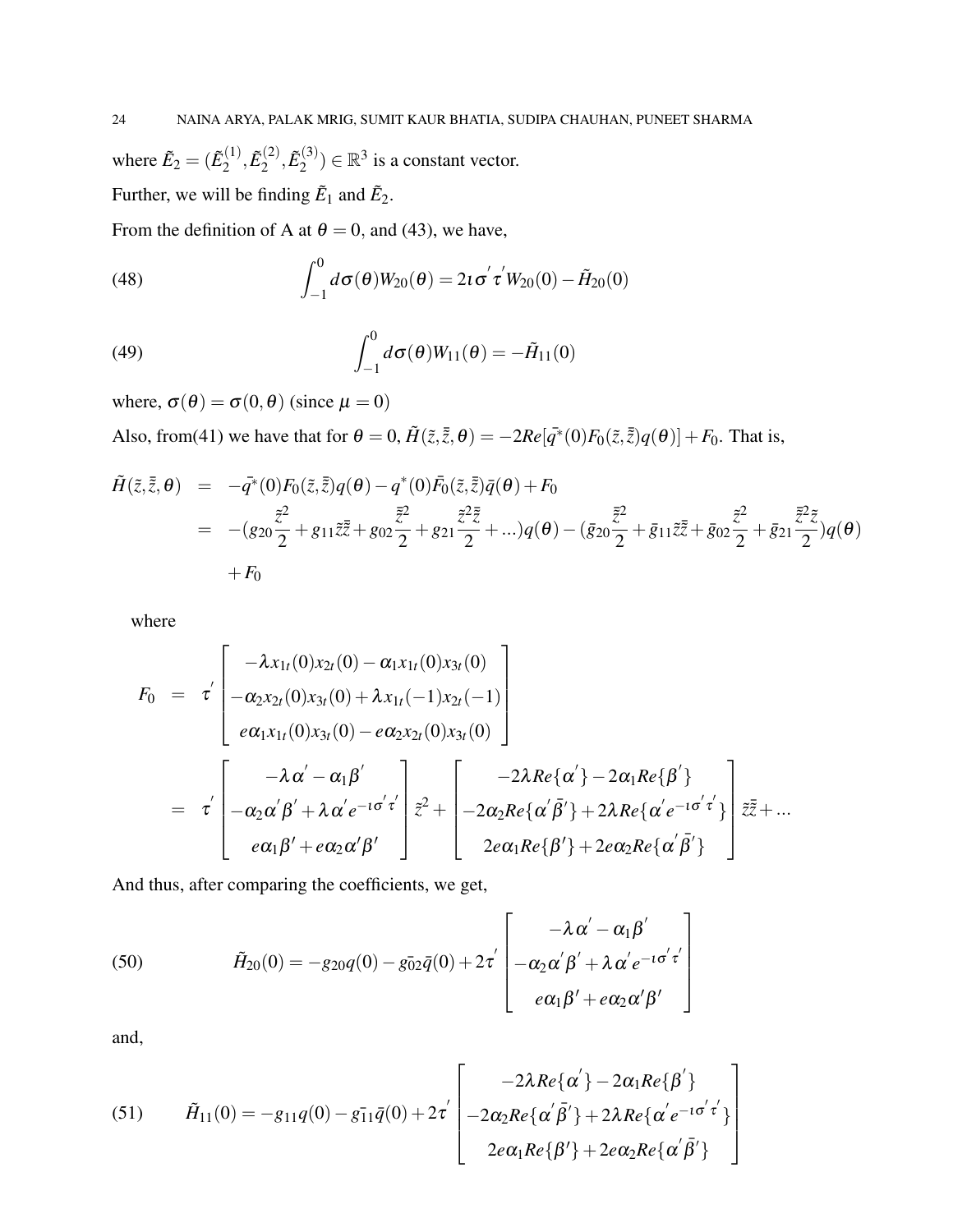Substituting (50) and (46) in (48), and noticing that,  $(i\sigma'\tau'I - \int_{-1}^{0} d\eta(\theta)e^{i\sigma'\tau'\theta})q(0) = 0$ , and  $(-i\sigma'\tau' - \int_{-1}^{0} d\eta(\theta)e^{-i\sigma'\tau'\theta})\bar{q}(0) = 0$  (since  $i\sigma'\tau'$  is the eigenvalue of *A*(0) and *q*(0) is the corresponding eigenvector), we obtain,

$$
\tilde{E}_1(2\iota\sigma'\tau'I - \int_{-1}^0 d\eta(\theta)e^{2\iota\sigma'\tau'}\n=2\tau'\n\begin{bmatrix}\n-\lambda\alpha'-\alpha_1\beta' \\
-\alpha_2\alpha'\beta'+\lambda\alpha'e^{-\iota\sigma'\tau'} \\
e\alpha_1\beta'+e\alpha_2\alpha'\beta'\n\end{bmatrix}
$$

which leads to,

$$
\tilde{E}_{1}\begin{bmatrix} 2i\sigma' - a_{11} & -a_{12} & -a_{13} \\ -a_{21} - b_{21}e^{-i\sigma'\tau'} & 2i\sigma' - a_{22} - b_{22}e^{-i\tau'\sigma'} & -a_{23} \\ -a_{31} & -a_{32} & 2i\sigma' - a_{33} \end{bmatrix} = 2\begin{bmatrix} -\lambda\alpha' - \alpha_{1}\beta' \\ -\alpha_{2}\alpha'\beta' + \lambda\alpha'e^{-i\sigma'\tau'} \\ e\alpha_{1}\beta' + e\alpha_{2}\alpha'\beta' \end{bmatrix}
$$

And, from Cramer's rule for solving system of linear equations, we get,

$$
\tilde{E}_1^{(1)} = \frac{2}{\tilde{M}_1} \begin{vmatrix}\n-\lambda \alpha' - \alpha_1 \beta' & -a_{12} & -a_{13} \\
-\alpha_2 \alpha' \beta' + \lambda \alpha' e^{-i \sigma' \tau'} & 2i \sigma' - a_{22} - b_{22} e^{-i \tau' \sigma'} & -a_{23} \\
e\alpha_1 \beta' + e\alpha_2 \alpha' \beta' & -a_{32} & 2i \sigma' - a_{33}\n\end{vmatrix}
$$

$$
\tilde{E}_1^{(2)} = \frac{2}{\tilde{M}_1} \begin{vmatrix}\n2i\sigma' - a_{11} & -\lambda \alpha' - \alpha_1 \beta' & -a_{13} \\
-a_{21} - b_{21}e^{-i\sigma'\tau'} & -\alpha_2 \alpha' \beta' + \lambda \alpha' e^{-i\sigma'\tau'} & -a_{23} \\
-a_{31} & e\alpha_1 \beta' + e\alpha_2 \alpha' \beta' & 2i\sigma' - a_{33}\n\end{vmatrix}
$$

$$
\tilde{E}_1^{(3)} = \frac{2}{\tilde{M}_1} \begin{bmatrix} 2i\sigma' - a_{11} & -a_{12} & -\lambda \alpha' - \alpha_1 \beta' \\ -a_{21} - b_{21}e^{-i\sigma'\tau'} & 2i\sigma' - a_{22} - b_{22}e^{-i\tau'\sigma'} & -\alpha_2 \alpha' \beta' + \lambda \alpha' e^{-i\sigma'\tau'} \\ -a_{31} & -a_{32} & e\alpha_1 \beta' + e\alpha_2 \alpha' \beta' \end{bmatrix}
$$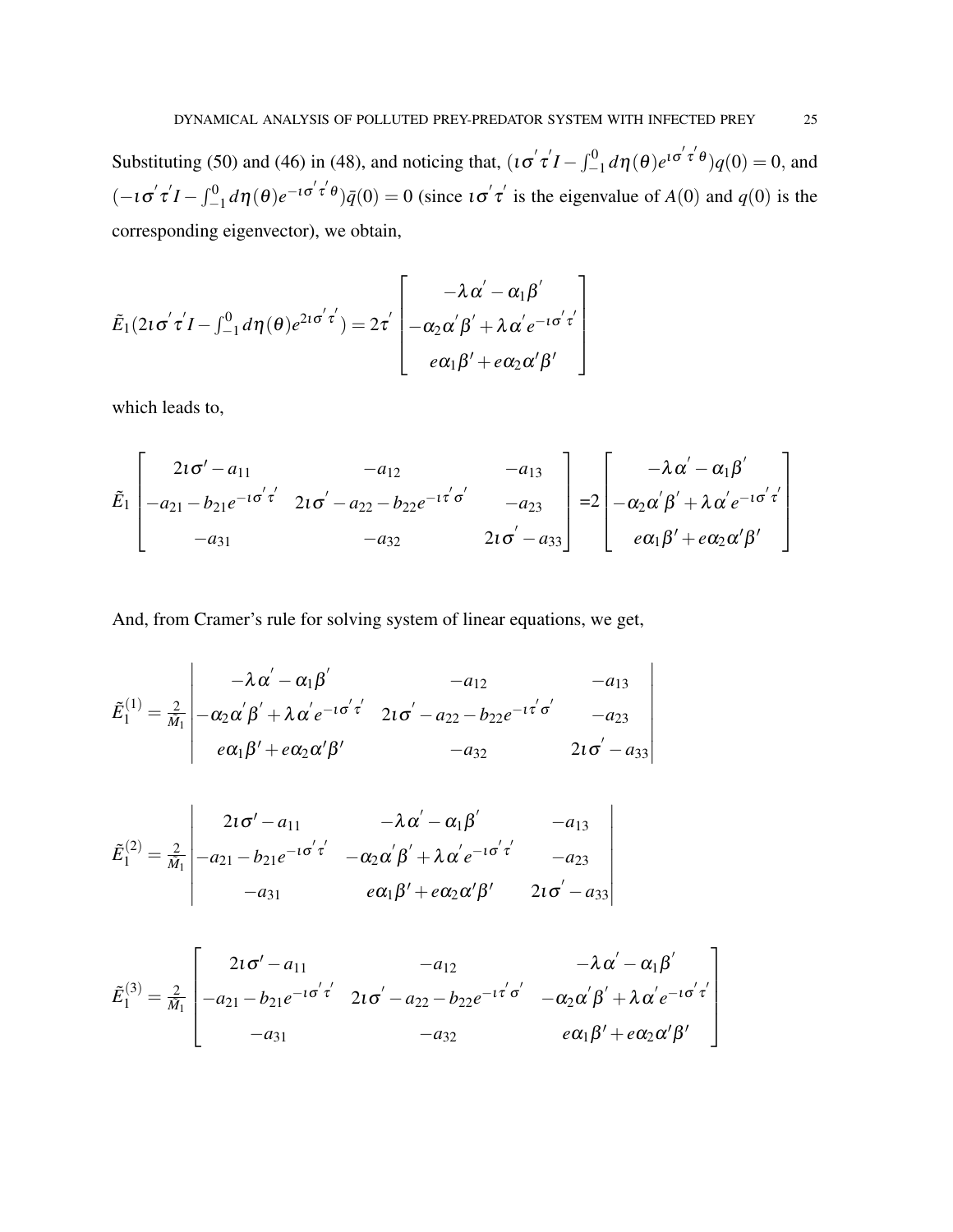where, 
$$
\tilde{M}_1 = \begin{bmatrix} 2t\sigma' - a_{11} & -a_{12} & -a_{13} \\ -a_{21} - b_{21}e^{-t\sigma'\tau'} & 2t\sigma' - a_{22} - b_{22}e^{-t\tau'\sigma'} & -a_{23} \\ -a_{31} & -a_{32} & 2t\sigma' - a_{33} \end{bmatrix}
$$

Next, substituting (51) and (47) in (49), and working in a similar pattern as above, we finally get,

$$
\tilde{E}_2^{(1)} = \frac{2}{\tilde{M}_2} \begin{vmatrix}\n-\lambda Re\{\alpha^{\prime}\} - \alpha_1 Re\{\beta^{\prime}\} & a_{12} & a_{13} \\
-\alpha_2 Re\{\alpha^{\prime} \bar{\beta}^{\prime}\} + \lambda Re\{\alpha^{\prime} e^{-i\sigma^{\prime} \tau^{\prime}}\} + b_{21} & a_{22} + b_{22} & a_{23} \\
e\alpha_1 Re\{\beta^{\prime}\} + e\alpha_2 Re\{\alpha^{\prime} \bar{\beta}^{\prime}\} & a_{32} & a_{33}\n\end{vmatrix}
$$

$$
\tilde{E}_2^{(2)} = \frac{2}{\tilde{M}_2} \begin{vmatrix} a_{11} & -\lambda Re\{\alpha'\} - \alpha_1 Re\{\beta'\} & a_{13} \\ a_{21} + b_{21} & -\alpha_2 Re\{\alpha'\bar{\beta'}\} + \lambda Re\{\alpha'e^{-i\sigma'\tau'}\} & a_{23} \\ a_{31} & e\alpha_1 Re\{\beta'\} + e\alpha_2 Re\{\alpha'\bar{\beta'}\} & a_{33} \end{vmatrix}
$$

$$
\tilde{E}_{2}^{(3)} = \frac{2}{\tilde{M}_{2}} \begin{vmatrix} a_{11} & a_{12} & -\lambda Re{\{\alpha}^{'}\} - \alpha_{1} Re{\{\beta}^{'}\} \\ a_{21} + b_{21} & a_{22} + b_{22} & -\alpha_{2} Re{\{\alpha}^{'} \tilde{\beta}^{'}\} + \lambda Re{\{\alpha}^{'} e^{-1 \sigma^{'} \tau^{'}\}} \\ a_{31} & a_{32} & e\alpha_{1} Re{\{\beta}^{'}\} + e\alpha_{2} Re{\{\alpha}^{'} \tilde{\beta}^{'}\} \end{vmatrix}
$$

where,  $\tilde{M}_2 =$   $\begin{vmatrix} u_{31} & u_{32} & u_{33} \end{vmatrix}$  $a_{11}$   $a_{12}$   $a_{13}$ *a*<sup>21</sup> +*b*<sup>21</sup> *a*<sup>22</sup> +*b*<sup>22</sup> *a*<sup>23</sup>  $a_{31}$   $a_{32}$   $a_{33}$ 

Thus, we can determine  $W_{20}(\theta)$  and  $W_{11}(\theta)$  from (46) and (47), and hence, we can compute *g*21.

 

Therefore, the behaviour of bifurcating periodic solutions in the center manifold at the critical value  $\tau = \tau'$  is computed by the following values:

$$
\tilde{C}_1(0) = \frac{1}{2\sigma'\tau'}(g_{20}g_{11} - 2|g_{11}|^2 - \frac{|g_{02}|^2}{3}) + \frac{g_{21}}{2},
$$

$$
\tilde{\mu}_2 = -\frac{Re\{\tilde{C}_1(0)\}}{Re\{\frac{d\lambda(\tau')}{d\tau}\}},
$$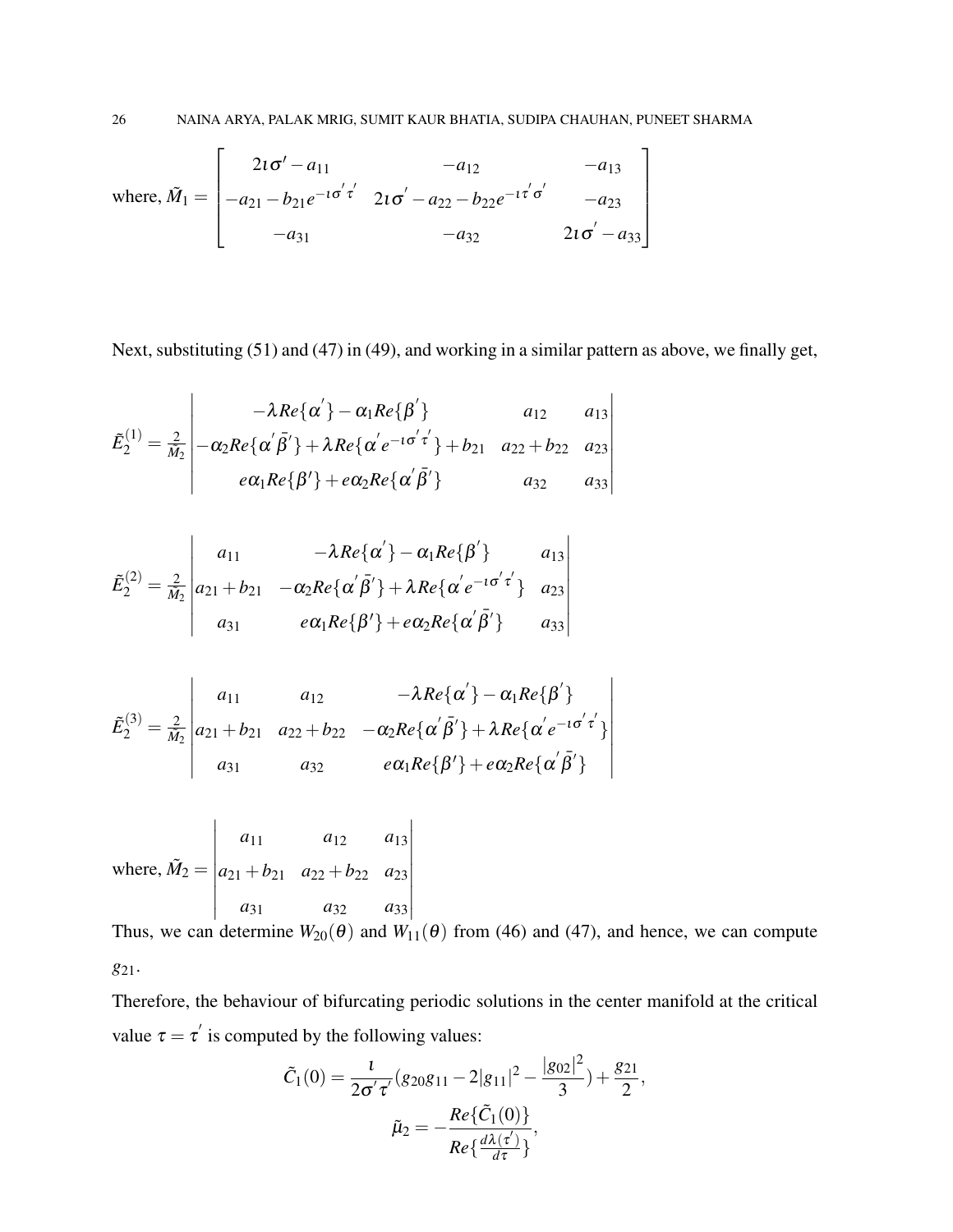$$
\tilde{\beta}_2 = 2Re\{\tilde{C}_1(0)\},
$$
\n
$$
\tilde{T}_2 = -\frac{Im\{\tilde{C}_1(0)\} + \tilde{\mu}_2 Im\{\frac{d\lambda(\tau')}{d\tau}\}}{\sigma'\tau'}
$$

where,

- $\tilde{\mu}_2$  determines the direction of Hopf bifurcation, for if  $\tilde{\mu}_2 > 0$ , the Hopf bifurcation will be supercritical, and if  $\tilde{\mu}_2 < 0$ , the Hopf bifurcation will be subcritical, and the bifurcating periodic solutions exist for  $\tau > \tau'$  or  $\tau < \tau'$ .
- $\tilde{\beta}_2$  determines the stability of the bifurcating periodic solutions, for if  $\tilde{\beta}_2 < 0$ , the bifurcating periodic solutions will be stable, and if  $\tilde{\beta}_2 > 0$ , the bifurcating periodic solutions will be unstable.
- $\tilde{T}_2$  determines the period of the bifurcating periodic solutions, for if  $\tilde{T}_2 > 0$ , the period increases, and if  $\tilde{T}_2 < 0$ , the period decreases.

## 5. NUMERICAL EXAMPLES

We investigate the dynamics of the system numerically. We consider a hypothetical and biologically feasible set of parameters illustrated below:

$$
\Lambda = 50; \lambda = 0.05; \alpha_1 = 0.1; \alpha_2 = 0.1; \beta = 20; m = 1; e\alpha_1 = 0.1; e\alpha_2 = 0.1; \nd_1 = 0.075; d_2 = 0.05; d_3 = 0.09; r_1 = 0.0001; r_2 = 0.001; r_3 = 0.0002; h = 0.1; \na = 0.07; n = 0.05; \phi = 0.3; l_1 = 0.1; l_2 = 0.1; q = 5; d = 0.02
$$



FIGURE 1. (a),(b) Trajectories in absence and presence of pollutant

Figure 1 (a) shows the solution of the system with above set of parameters in absence of pollutant and the equilibrium point so obtained is  $(S^*, I^*, P^*) = (151.4877, 28.5114, 413.4734)$ . (b)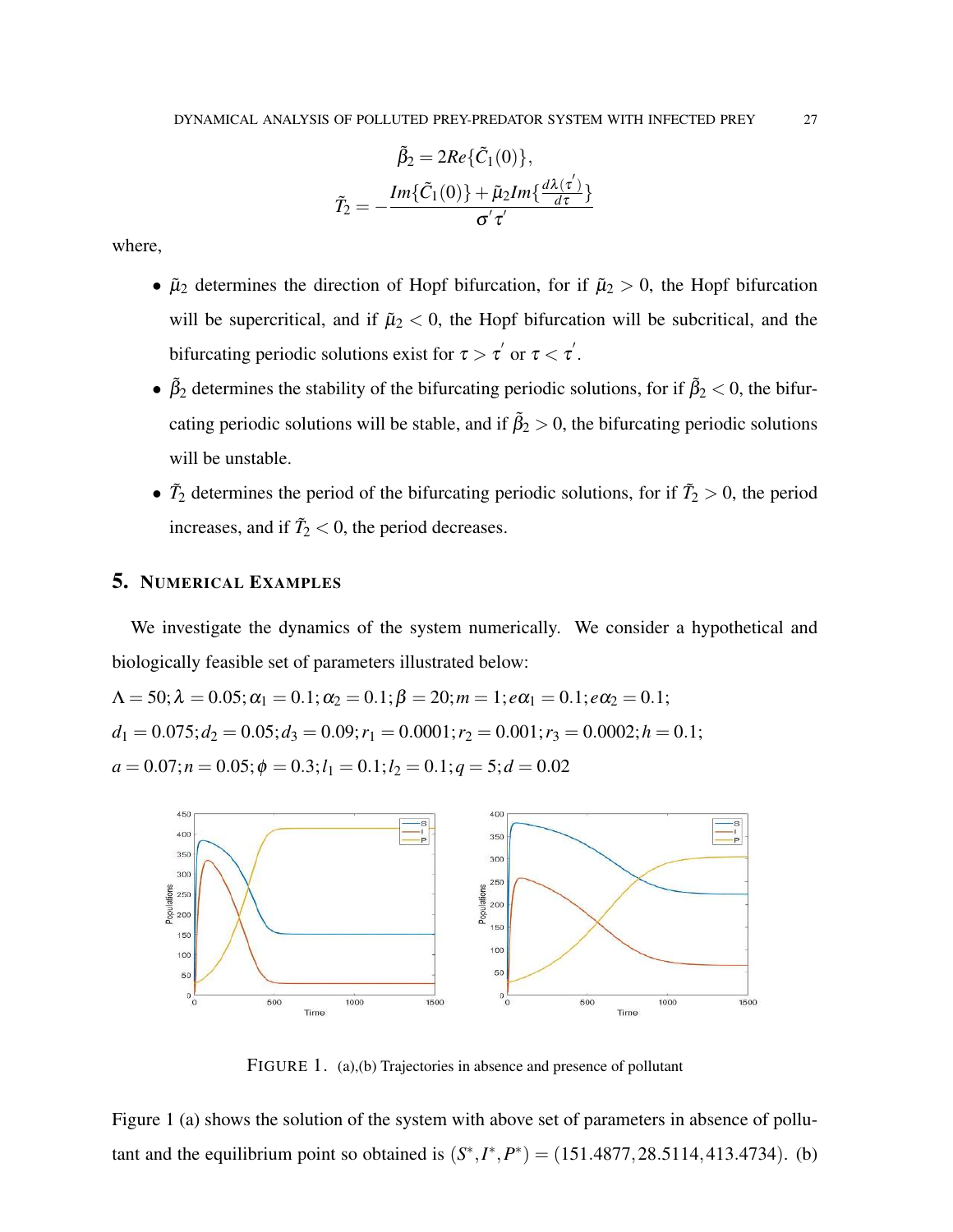

FIGURE 2. (c),(d) Trajectories in absence and presence of pollutant

shows the solution of the system with above set of parameters in presence of pollutant and the equilibrium point comes out to be  $(S^*, I^*, P^*) = (222.3478, 65.8217, 304.6972)$ . We observe that for the above set of parameters, due to presence of pollutant in the system, prey population increases whereas predator population decreases. So, pollutant does not always have negative effect on the populations as in this case prey population not only survives but also increases as predator population decreases due to pollutant. Also, we can see from figure  $1(a)$  and figure  $2(c)$ that the system in absence of pollutant approaches same interior equilibrium point starting from different initial conditions and from figure 1(b) and figure 2(d) that the system in presence of pollutant approaches same interior equilibrium point starting from different initial conditions. So, for the above set of data, the system has a globally asymptotically stable interior equilibrium point.



FIGURE 3. (e),(f) Trajectories in absence and presence of pollutant when  $\beta = 1$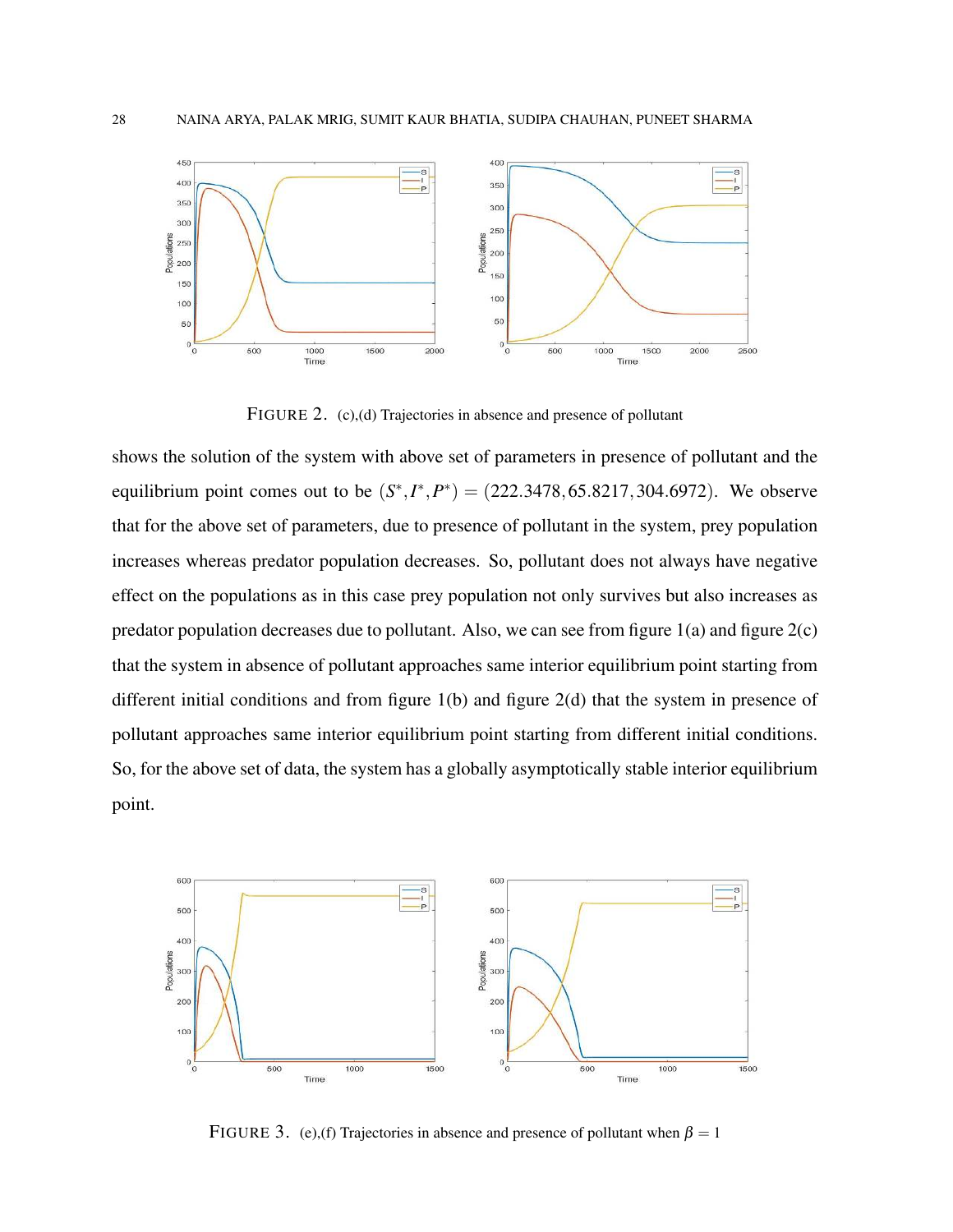

FIGURE 4. (g),(h) Trajectories in absence and presence of pollutant when  $\beta = 190$ 

Further the effect of varying half saturation constant  $\beta$  on the dynamics of the system is investigated. Figure 3 (e) shows the solution of the system when  $\beta = 1$  in absence of pollutant and the equilibrium point so obtained is  $(S^*, I^*, P^*) = (9.0000, 0.0000, 548.0556)$ . (f) shows the solution of the system with  $\beta = 1$  in presence of pollutant and the equilibrium point comes out to be  $(S^*, I^*, P^*) = (14.3948, 0.0000, 522.9190)$ . Thus, keeping  $\beta$  under some threshold, level system becomes disease free. Also, due to pollutant, predator population decreases and prey population increases. Now taking  $\beta = 190$ , we obtain figure 4. Figure 4 (g) Shows the solution of the system in absence of pollutant that approaches asymptotically to the point  $(S^*, I^*, P^*)$  = (400.3761,399.4159,0.0000) and (h) shows the solution of the system in presence of pollutant and the equilibrium point comes out to be  $(S^*, I^*, P^*) = (394.9940, 291.5103, 0.0000)$ . Thus, on increasing the value of  $\beta$ , system becomes predator free. Thus, when we take the half saturation constant  $\beta \leq 1$ , the solution of the system approaches equilibrium point  $E_3$ , which is locally asymptotically stable and due to pollutant, the susceptible population increases and predator population decreases. When  $1 < \beta < 190$ , the system approaches interior equilibrium point as shown in Figure 1. When we take  $\beta \ge 190$ , it leads to extinction of the predator population and due to presence of pollutant, prey population decreases.

Now take  $e\alpha_1 = 0.16$ ,  $e\alpha_2 = 0.16$ . Figure 5 (i) shows the solution of the system in absence of pollutant that approaches asymptotically to the point  $(S^*, I^*, P^*) = (25.7254, 0.0000, 854.5850)$ and (j) shows the solution of the system in presence of pollutant and the equilibrium point comes out to be  $(S^*, I^*, P^*) = (28.1243, 0.0000, 818.6385)$ . So, on increasing the conversion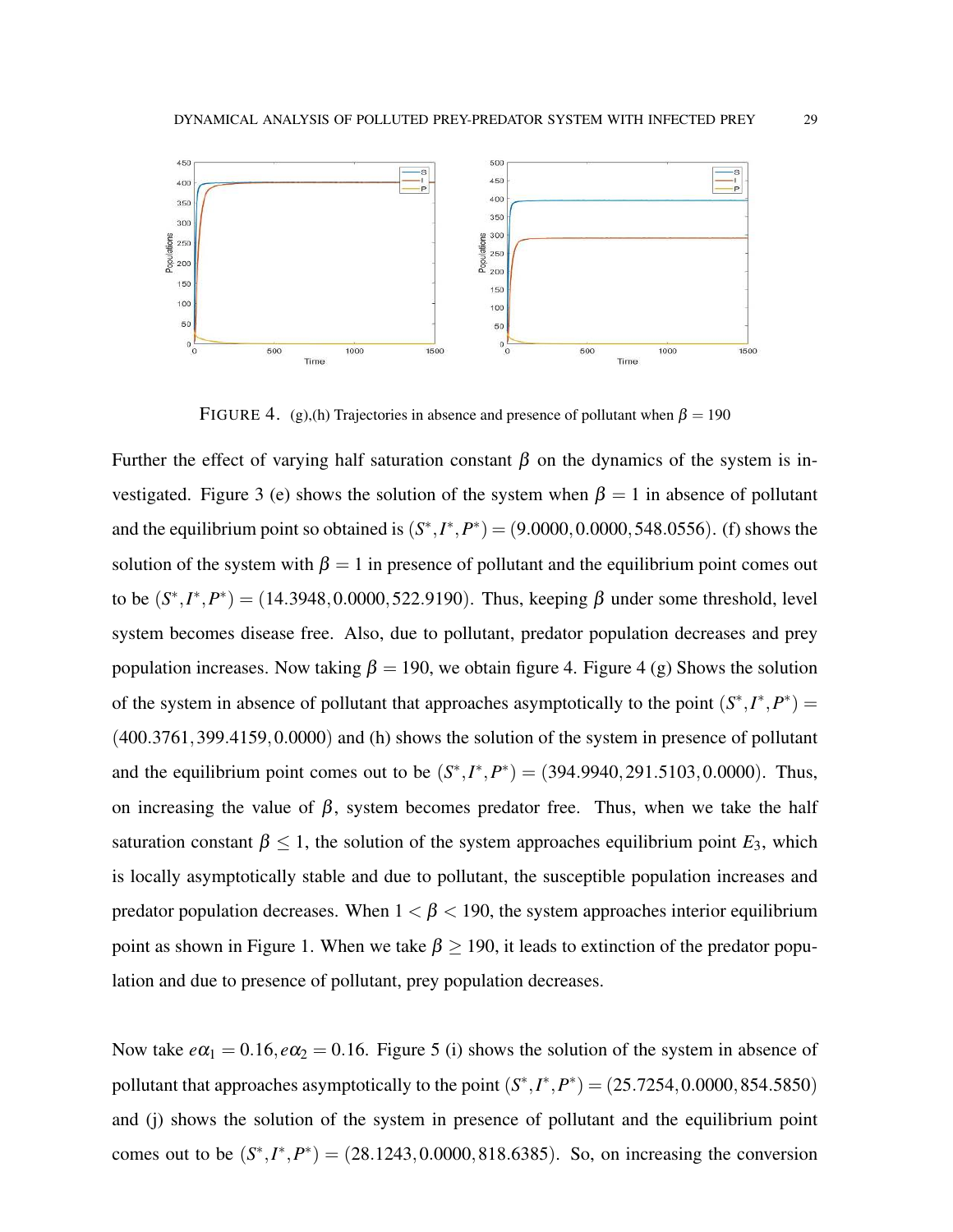

FIGURE 5. (i),(j) Trajectories in absence and presence of pollutant when  $e\alpha_1 = 0.16$ ,  $e\alpha_2 = 0.16$ 



FIGURE 6. (k),(l) Trajectories in absence and presence of pollutant when  $e\alpha_1 = 0.08$ ,  $e\alpha_2 = 0.08$ 

rates, infection is getting eliminated from the system. Take  $e\alpha_1 = 0.08, e\alpha_2 = 0.08$ . Figure 6 (k) shows the solution of the system in absence of pollutant that approaches asymptotically to the point  $(S^*, I^*, P^*) = (400.3659, 399.4227, 0.0000)$  and (1) shows the solution of the system in presence of pollutant and the equilibrium point comes out to be  $(S^*, I^*, P^*)$  = (394.9921,291.5119,0.0000). Here, predator is getting extinct on decreasing conversion rates simultaneously. We observe that when the conversion rates  $e\alpha_1, e\alpha_2 \leq 0.08$ , system approaches predator free equilibrium *E*4, which is locally asymptotically stable and pollutant leads to decrease in prey population. When  $0.08 < e\alpha_1, e\alpha_2 < 0.16$ , system approaches interior equilibrium point as shown in Figure 1. When  $e\alpha_1, e\alpha_2 \ge 0.16$  the system approaches infective free equilibrium point *E*<sup>3</sup> which is locally asymptotically stable and due to presence of pollutant susceptible prey increases as predator population decreases.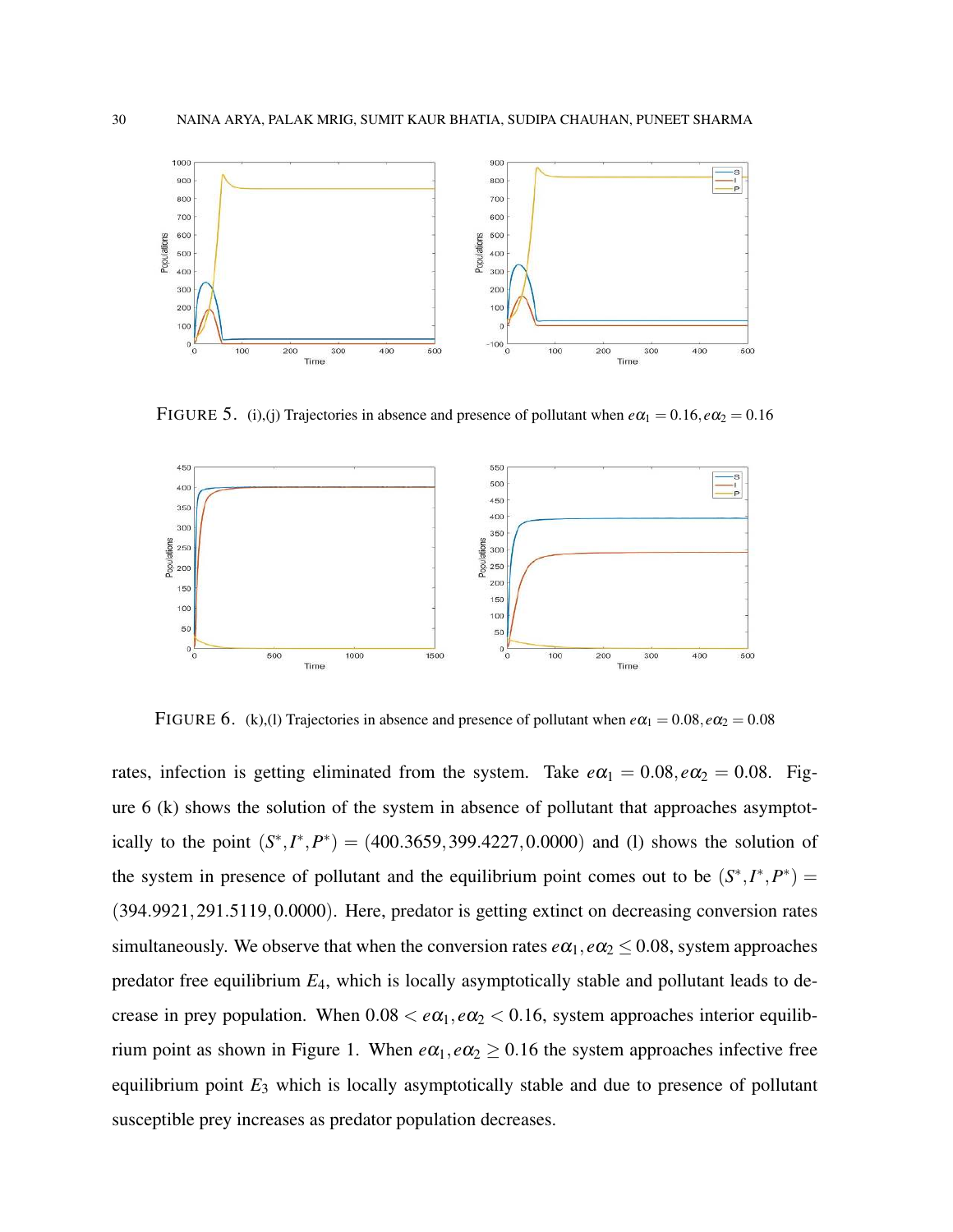

FIGURE 7. (m),(n) Trajectories in absence and presence of pollutant when  $\Lambda = 1$ 

When we take  $\Lambda = 1$ , we obtain figure 7, where (m) shows the solution of the system in absence of pollutant that approaches asymptotically to the point  $(S^*, I^*, P^*) = (8.4001, 7.3999, 0.0000)$ and (n) show the solution of the system in presence of pollutant that approaches asymptotically to the point  $(S^*, I^*, P^*) = (8.4221, 5.2366, 0.0000)$ . We observe that taking  $\Lambda \le 1$  leads to extinction of predator population. Also, due to presence of pollutant susceptible prey population increases and infective prey population decreases.



FIGURE 8. (o),(p) Trajectories in absence and presence of pollutant when  $\lambda = 0.001$  and  $q = 1$ 

When we take  $\lambda = 0.001$  and  $q = 1$ , we obtain figure 8, where (o) shows the solution of the system in absence of pollutant and approaches asymptotically to the point  $(S^*, I^*, P^*)$  = (174.1301,5.8694,407.1852) and (p) shows the solution of the system in presence of pollutant that approaches asymptotically to the point  $(S^*, I^*, P^*) = (195.1533, 0.0000, 389.1198)$ . We observe that keeping infection and pollutant under some limit not only eliminates infection from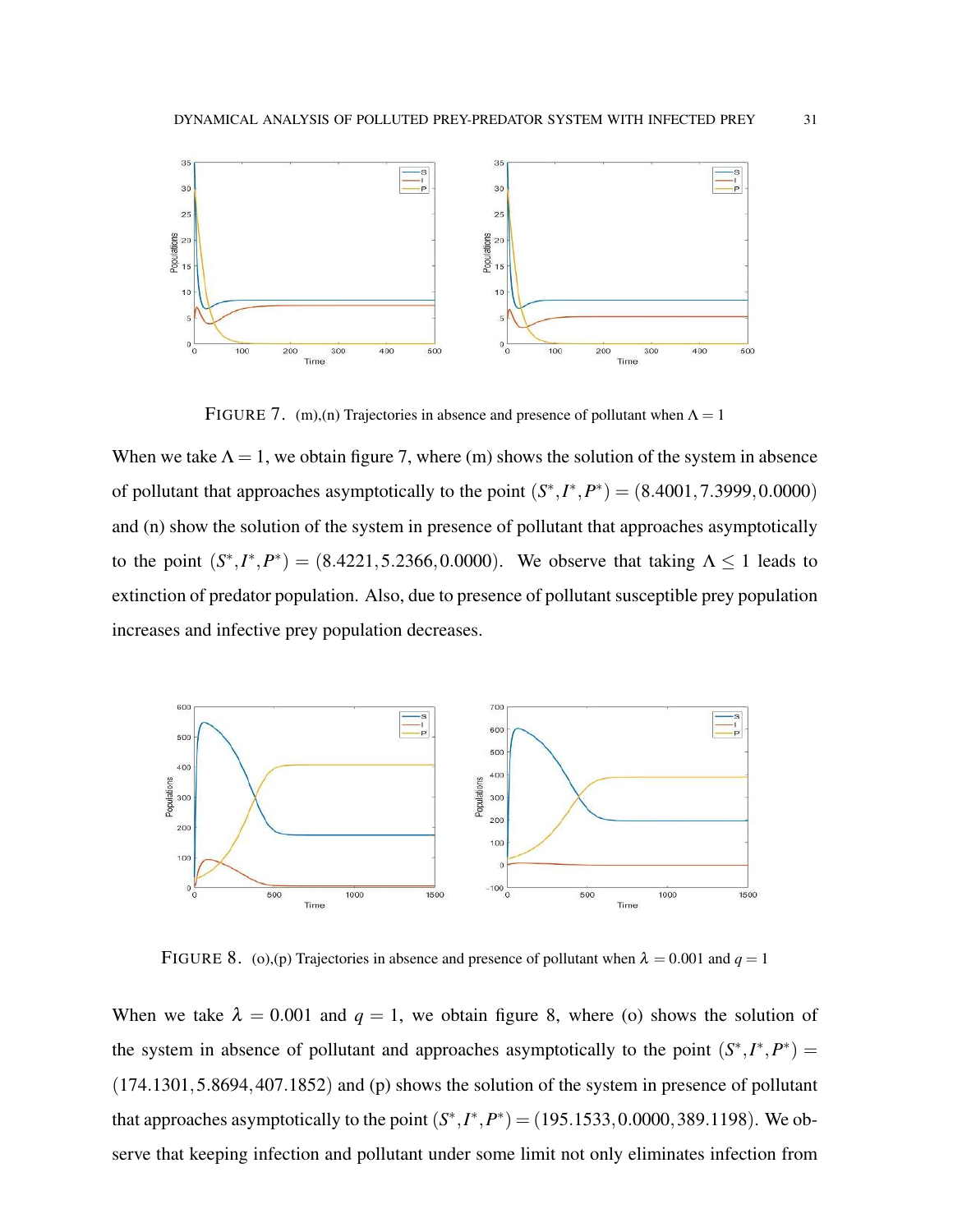the system but also increases susceptible prey population and decreases the predator population, which is in sync with real life scenario.



FIGURE 9. (q): $\tau = 5.5, U^* = 0.0001, (r): \tau = 5.9, U^* = 0.0001, (s): \tau = 5.9, U^* = 0.001$ 

When we consider,  $\Lambda = 500$ ,  $\lambda = 0.9103$ ,  $\alpha_1 = 0.959241$ ,  $\alpha_2 = 0.56585$ ,  $\beta = 30$ ,  $m = 0.005$ ,  $e =$  $0.12, d_1 = 0.0534, d_2 = 00.0010, d_3 = 0.50259, r_1 = 0.937, r_2 = 0.91, r_3 = 0.090001$  and  $U^* =$ 0.0001; we obtain that the periodic solution is locally asymptotically stable when  $\tau < \tau_0 =$ 5.9(Figure 9(q)) and at  $\tau = \tau_0 = 5.9$ , Hopf Bifurcation occurs(Figure 9(r)). It can be seen from figure 9(s) that if pollution is increased to  $U^* = 0.001$  then the periodic solution is stable. Thus, we can say that increase in pollution upto a certain level has stabilizing effect on the system.

## 6. CONCLUSION

In this paper, a polluted prey-predator model with disease in prey has been proposed and studied. It is assumed that the pollutant affects both the populations while only prey population is vulnerable to disease. First thing discussed was positivity and boundedness of the solutions of the system. Then we performed stability analysis i.e. local and global stability of the solutions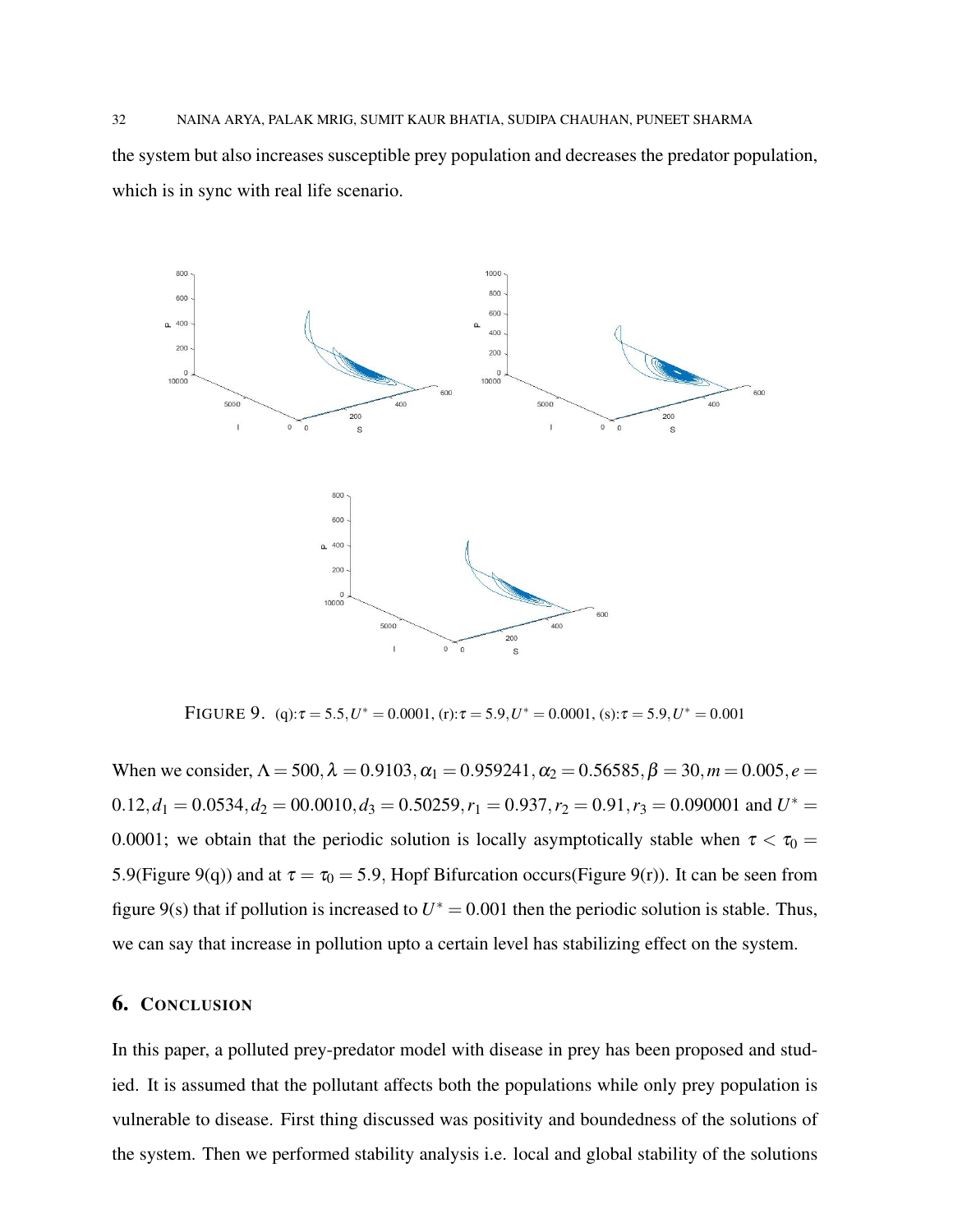were analyzed. Then we introduced delay in the model to make it more realistic and studied the stability of the delayed system at interior equilibrium point. The existence and direction of Hopf bifurcation was established i.e. Hopf bifurcation occurs at the interior equilibrium point after the delay crosses certain value  $\tau'$ . Further, numerical simulations are carried out in order to investigate that which set of parameters control the dynamic behavior of the system. The parameters chosen were hypothetical and biologically feasible. For the set of data chosen, it is observed that pollutant may not always have negative effect on existence of species, rather it could help the species to survive. On varying the half saturation parameter, if we take half saturation constant below a specific value, disease gets eliminated from the system. The solution of the system in absence of pollutant and in presence of pollutant approaches infective free equilibrium point which is locally asymptotically stable and due to presence of pollutant, the susceptible prey population increases and predator population decreases. If we take half saturation constant above a specific value it leads to extinction of predator population and due to presence of pollutant, the prey population decreases. Varying the conversion rates simultaneously, we get that increasing conversion rates above a specific value, system becomes disease free. The solution of the system in absence of pollutant and in presence of pollutant approaches an infective free equilibrium which is locally asymptotically stable. Also, in this case, due to presence of pollutant, prey population increases and predator population decreases. Decreasing conversion rates below a specific value, predator population extincts and prey population decreases. On decreasing the growth rate constant of the susceptible prey below a specific value, the system approaches predator free equilibrium i.e. it leads to the extinction of predator population. Above that specific value of growth rate constant, the system approaches to interior equilibrium point as shown in figure 1. If we take the infection rate  $\lambda$  and exogenous input rate *q* of pollutant into the environment below a specific value simultaneously, the pollutant helps in eliminating disease from the prey population and thus increasing the number of healthy prey in the system. Whereas, predator population decreases due to presence of pollutant, which is in sync with real life scenario.

#### CONFLICT OF INTERESTS

The author(s) declare that there is no conflict of interests.